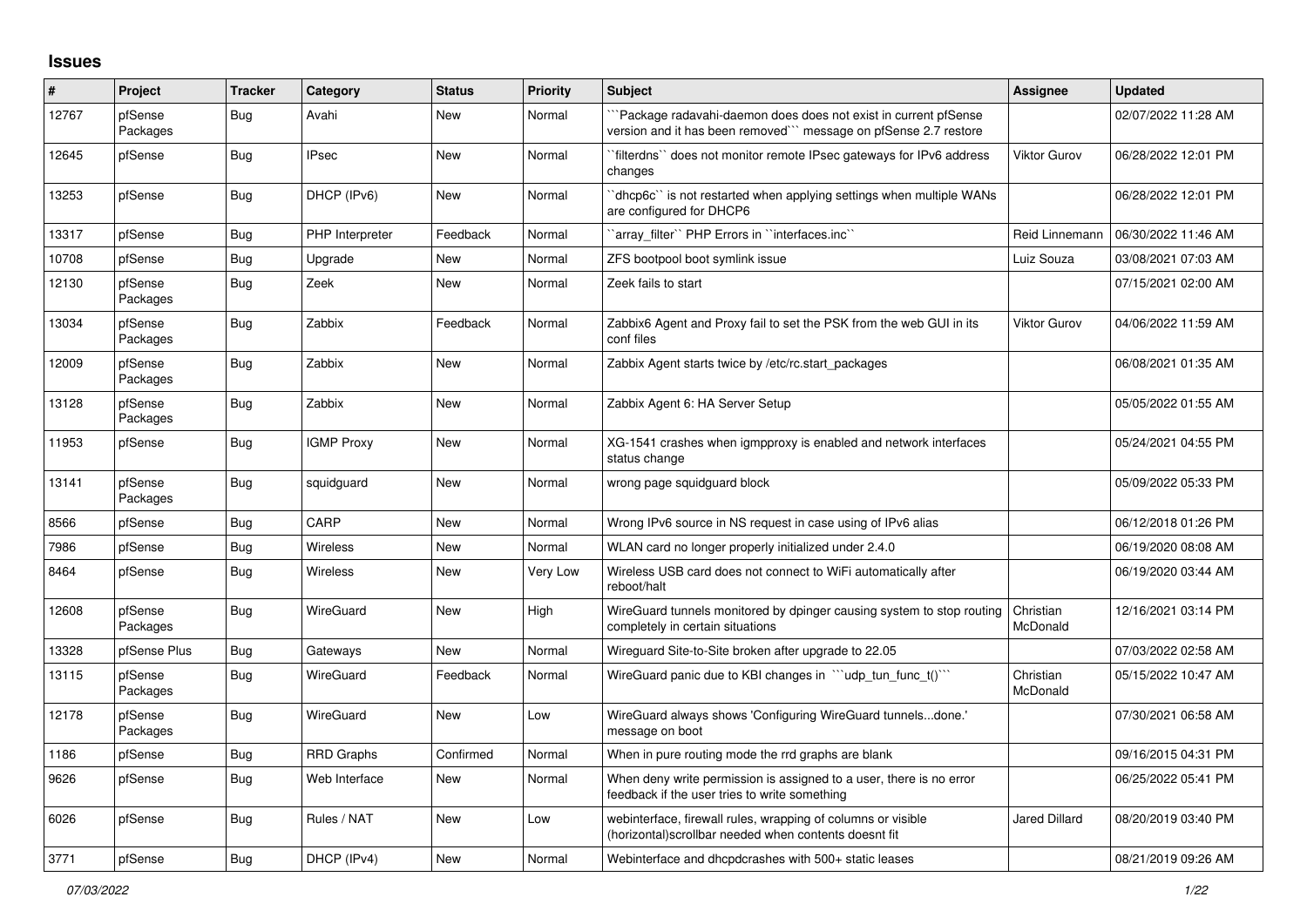| $\vert$ # | Project             | <b>Tracker</b> | Category                            | <b>Status</b>                 | <b>Priority</b> | <b>Subject</b>                                                                                                                                         | Assignee      | <b>Updated</b>      |
|-----------|---------------------|----------------|-------------------------------------|-------------------------------|-----------------|--------------------------------------------------------------------------------------------------------------------------------------------------------|---------------|---------------------|
| 8419      | pfSense             | <b>Bug</b>     | Web Interface                       | <b>New</b>                    | Normal          | webgui, when menubar is fixed to the top of the screen, the last items of<br>long menus cannot be seen/used.                                           |               | 07/19/2018 03:10 PM |
| 12764     | pfSense             | <b>Bug</b>     | Gateways                            | New                           | Normal          | VTI gateway status is pending after assigning the VTI interface                                                                                        |               | 02/07/2022 05:41 AM |
| 13272     | pfSense             | Bug            | <b>Captive Portal</b>               | <b>Pull Request</b><br>Review | Very Low        | Voucher CSV output has leading space before voucher code                                                                                               | Jim Pingle    | 06/28/2022 12:01 PM |
| 12070     | pfSense             | Bug            | DHCP (IPv4)                         | <b>New</b>                    | Low             | VLAN0 for WAN DHCP                                                                                                                                     |               | 12/23/2021 04:31 PM |
| 6977      | pfSense             | Bug            | Interfaces                          | <b>New</b>                    | Normal          | VLAN traffic is erroneously counted as underlying iface (untagged)<br>traffic                                                                          |               | 08/13/2019 02:56 PM |
| 8089      | pfSense             | <b>Bug</b>     | Interfaces                          | <b>New</b>                    | High            | VLAN page breaks after config restore to new hardware.                                                                                                 |               | 11/21/2017 01:38 PM |
| 9453      | pfSense             | <b>Bug</b>     | <b>LAGG Interfaces</b>              | New                           | Normal          | VLAN Interfaces on LAGG get orphaned at boot                                                                                                           |               | 08/21/2019 11:16 AM |
| 12960     | pfSense             | Bug            | Installer                           | New                           | Normal          | VGA installer image defaults to serial console, serial console is default<br>in GUI settings                                                           |               | 06/28/2022 12:01 PM |
| 13327     | pfSense             | Bug            | OpenVPN                             | <b>New</b>                    | Normal          | Valid OpenVPN client connections rejected due to extraneous output to<br>ovpn auth verify                                                              |               | 07/01/2022 06:12 PM |
| 10791     | pfSense<br>Packages | Bug            | PIMD                                | <b>New</b>                    | Normal          | Valid (vlan)interfaces do not get vif reporting "Invalid phyint address"                                                                               |               | 10/06/2020 09:20 AM |
| 7734      | pfSense             | Bug            | DHCP (IPv6)                         | <b>New</b>                    | Normal          | Using opton ia pd0 does not renew prefix and prefix get dropped                                                                                        |               | 07/31/2017 03:46 AM |
| 6799      | pfSense             | Bug            | Rules / NAT                         | <b>New</b>                    | Normal          | Using NOT (!) with interface subnet macros results unexpected traffic<br>passing when multiple subnets are included in the macro (i.e. VIP<br>subnets) |               | 02/07/2022 02:18 PM |
| 11503     | pfSense             | <b>Bug</b>     | OpenVPN                             | <b>New</b>                    | Normal          | Using multiple authentication backends on an OpenVPN server fails                                                                                      |               | 02/23/2021 12:23 PM |
| 11192     | pfSense             | Bug            | <b>Traffic Shaper</b><br>(Limiters) | Feedback                      | Normal          | Using Limiters causes out of order packets within one TCP or UDP flow                                                                                  |               | 01/06/2021 12:09 AM |
| 8567      | pfSense             | <b>Bug</b>     | CARP                                | New                           | Normal          | Using IPv6 VIP alias for services may affect CARP IPv6 VIP work                                                                                        |               | 06/12/2018 01:26 PM |
| 13240     | pfSense             | <b>Bug</b>     | Rules / NAT                         | <b>New</b>                    | Normal          | User is forced to pick an NPt destination IPv6 prefix length even when<br>choosing a drop-down entry which contains a defined prefix length            | Jim Pingle    | 06/28/2022 12:01 PM |
| 8076      | pfSense             | <b>Bug</b>     | Backup / Restore                    | <b>New</b>                    | Normal          | User can easily apply an unusable interface configuration after restore                                                                                |               | 08/14/2019 10:52 AM |
| 11375     | pfSense<br>Packages | Bug            | apcupsd                             | <b>New</b>                    | Normal          | UPS Type <blank> for USB APC</blank>                                                                                                                   |               | 02/26/2021 11:10 AM |
| 12797     | pfSense             | <b>Bug</b>     | UPnP/NAT-PMP                        | <b>New</b>                    | Normal          | UPnP+STUN forms invalid outbound NAT rules using the external<br>address discovered from STUN                                                          |               | 02/15/2022 01:01 PM |
| 8325      | pfSense             | Bug            | UPnP/NAT-PMP                        | <b>New</b>                    | Normal          | UPnP not available for pppoe-Clients                                                                                                                   |               | 11/15/2020 10:33 AM |
| 10608     | pfSense<br>Packages | <b>Bug</b>     | Squid                               | Feedback                      | Normal          | Update squid port to 4.11-p2                                                                                                                           |               | 03/02/2021 04:00 AM |
| 12260     | pfSense<br>Packages | Bug            | ntop                                | New                           | Normal          | Update popup and version missmatch?                                                                                                                    |               | 01/08/2022 05:53 AM |
| 12547     | pfSense             | Bug            | <b>Operating System</b>             | Feedback                      | Normal          | unsheduled system reboot/crash                                                                                                                         | Mateusz Guzik | 12/01/2021 01:20 PM |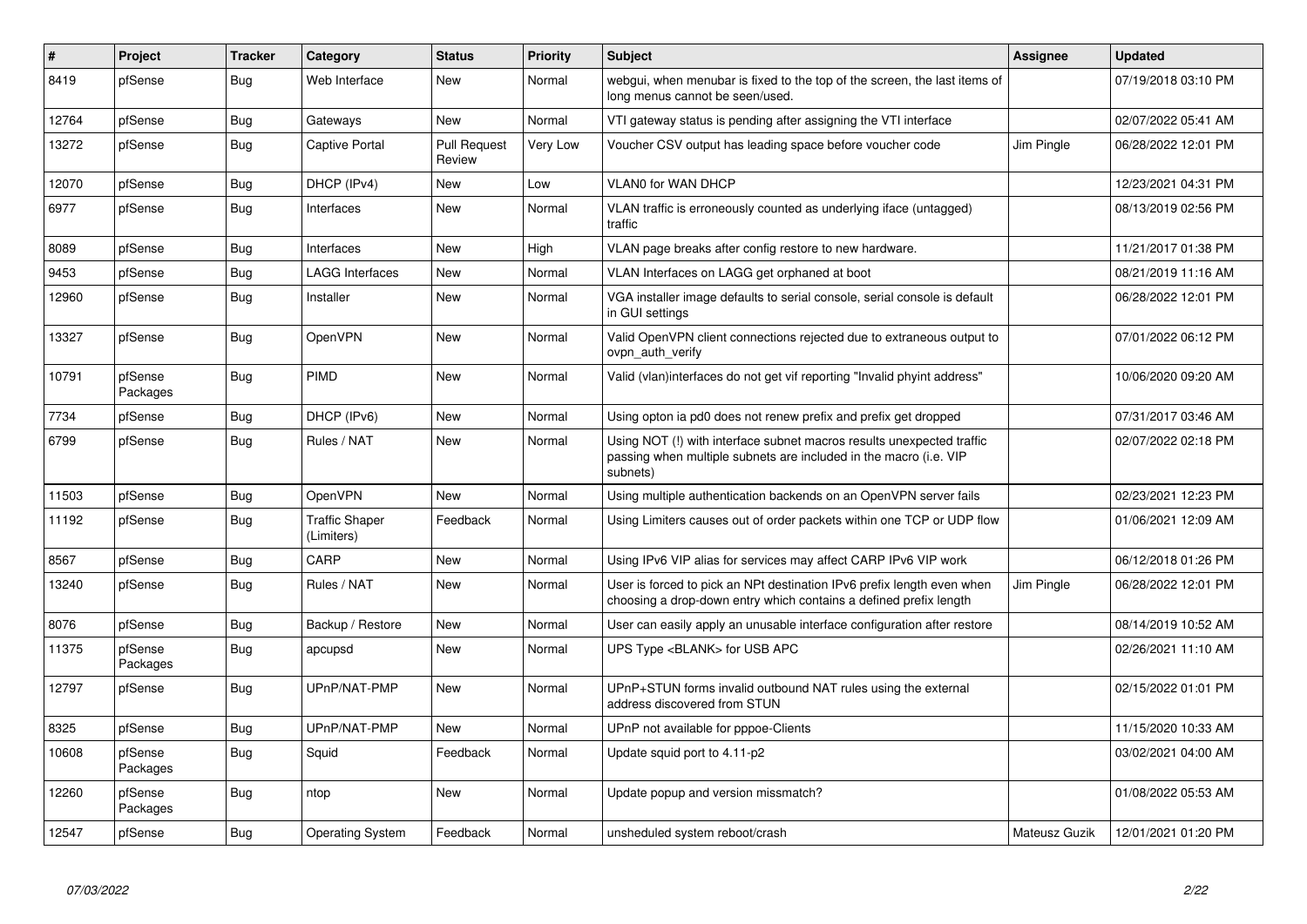| #     | Project             | <b>Tracker</b> | Category                        | <b>Status</b>                 | <b>Priority</b> | <b>Subject</b>                                                                                                                | Assignee          | <b>Updated</b>      |
|-------|---------------------|----------------|---------------------------------|-------------------------------|-----------------|-------------------------------------------------------------------------------------------------------------------------------|-------------------|---------------------|
| 7996  | pfSense             | Bug            | Web Interface                   | <b>Pull Request</b><br>Review | Very Low        | Unnecessary link tag in login page                                                                                            | Marcos<br>Mendoza | 06/28/2022 12:01 PM |
| 6029  | pfSense             | Bug            | <b>XML Parser</b>               | New                           | Normal          | Unhelpful error messages in xmlparse*.inc and generally                                                                       |                   | 08/13/2019 12:52 PM |
| 9140  | pfSense             | Bug            | Logging                         | New                           | Very Low        | Unexpected rule can be displayed when looking up filter log entry with<br>multiple matching rules                             |                   | 08/19/2019 02:56 PM |
| 8095  | pfSense             | Bug            | Translations                    | <b>New</b>                    | Normal          | Unescaped simple quotes break JavaScript features when the French<br>translation is enabled                                   |                   | 08/21/2019 09:06 AM |
| 12648 | pfSense             | Bug            | <b>Captive Portal</b>           | New                           | Normal          | Undocumented variables 'listenporthttp' and 'listenporthttps'                                                                 |                   | 12/28/2021 10:44 AM |
| 9037  | pfSense             | Bug            | <b>DNS Resolver</b>             | New                           | Normal          | Unbound not logging to syslog after reboot                                                                                    |                   | 10/12/2018 05:09 AM |
| 9999  | pfSense<br>Packages | Bug            | pfBlockerNG                     | New                           | Normal          | unbound fatal error if System Domain in DNSBL and System Domain<br>Local Zone Type is Redirect                                |                   | 12/25/2019 08:10 AM |
| 7096  | pfSense             | Bug            | <b>DNS Resolver</b>             | Feedback                      | Normal          | Unbound fails to start on boot if specific network devices are configured<br>in the "Network Interfaces"                      |                   | 11/22/2021 08:59 AM |
| 10833 | pfSense             | Bug            | Configuration<br><b>Backend</b> | <b>New</b>                    | Normal          | unbound exits on configuration error when link status flaps on LAN<br>interface                                               |                   | 08/13/2020 11:53 PM |
| 10342 | pfSense             | <b>Bug</b>     | <b>DNS Resolver</b>             | <b>New</b>                    | Normal          | Unbound domain overrides stop resolving periodically. They only<br>resume after the service has been restarted.               |                   | 03/13/2020 10:35 AM |
| 10624 | pfSense             | Bug            | <b>DNS Resolver</b>             | New                           | Normal          | Unbound configuration memory leak with python module + register<br><b>DHCP</b> leases active                                  |                   | 02/26/2021 10:27 AM |
| 7152  | pfSense             | Bug            | <b>DNS Resolver</b>             | <b>New</b>                    | Normal          | Unbound / DNS Resolver issue if "Register DHCP static mappings in<br>the DNS Resolver" set before wildcard DNS custom options |                   | 12/18/2021 04:59 PM |
| 11619 | pfSense             | Bug            | Upgrade                         | New                           | Normal          | Unable to upgrade 2.4.4-p3 to 2.5/21.02-p1                                                                                    |                   | 08/15/2021 10:00 AM |
| 8611  | pfSense             | Bug            | Interfaces                      | In Progress                   | Normal          | unable to receive IPv6 RA's on SG-1000, default route lost                                                                    | Luiz Souza        | 02/01/2021 03:31 PM |
| 9568  | pfSense<br>Packages | <b>Bug</b>     | Squid                           | New                           | Normal          | UFSSwapDir::openLog: Failed to open swap log.                                                                                 |                   | 05/29/2019 09:18 PM |
| 12974 | pfSense Plus        | <b>Bug</b>     | Installer                       | New                           | Normal          | Typing anything into 1100/2100 recovery installer causes process to<br>stop                                                   |                   | 06/05/2022 04:10 PM |
| 13132 | pfSense             | Bug            | Backup / Restore                | <b>New</b>                    | Normal          | Two SSHDATA Sections in Restored Config Breaks Unit                                                                           | Jim Pingle        | 06/29/2022 07:53 AM |
| 9737  | pfSense             | Bug            | <b>Traffic Graphs</b>           | <b>New</b>                    | Normal          | traffic-graphs.js shows incorrect units inside the chart                                                                      |                   | 09/09/2019 06:35 AM |
| 11797 | pfSense<br>Packages | Bug            | <b>Status Traffic Totals</b>    | New                           | Normal          | Traffic Totals lost upon reboot when using a ramdisk for /var and /tmp                                                        | John Cornwell     | 04/10/2021 06:27 PM |
| 13329 | pfSense             | <b>Bug</b>     | <b>Traffic Shaper</b><br>(ALTQ) | New                           | Normal          | Traffic shaping Wizard sets invalid values for qVoip queue                                                                    |                   | 07/02/2022 09:11 AM |
| 4345  | pfSense             | <b>Bug</b>     | <b>Operating System</b>         | Confirmed                     | Normal          | Traffic Shaping doesn't work with Xen netfront driver                                                                         |                   | 12/31/2021 05:30 PM |
| 12878 | pfSense             | Bug            | <b>Traffic Shaper</b><br>(ALTQ) | Incomplete                    | Normal          | Traffic shaping by interface, route queue bandwidth inbound, out by a<br>large factor.                                        |                   | 06/06/2022 07:03 AM |
| 13330 | pfSense             | Bug            | <b>Traffic Shaper</b><br>(ALTQ) | New                           | Normal          | Traffic Shaper Wizard is broken                                                                                               |                   | 07/02/2022 11:33 AM |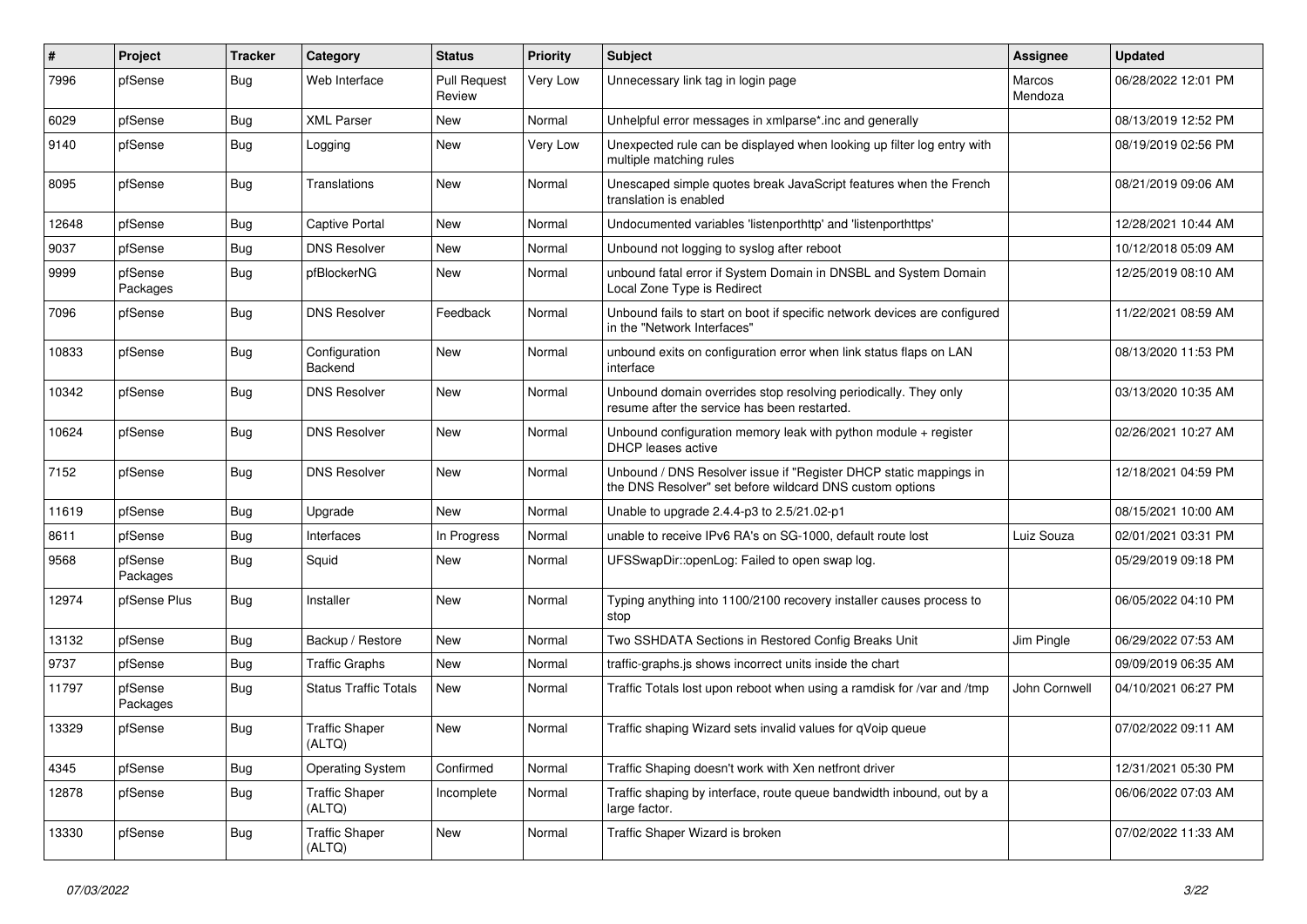| #     | Project             | <b>Tracker</b> | Category                        | <b>Status</b> | <b>Priority</b> | <b>Subject</b>                                                                                                                    | Assignee      | <b>Updated</b>      |
|-------|---------------------|----------------|---------------------------------|---------------|-----------------|-----------------------------------------------------------------------------------------------------------------------------------|---------------|---------------------|
| 1849  | pfSense             | <b>Bug</b>     | <b>Traffic Shaper</b><br>(ALTQ) | New           | Normal          | Traffic shaper - By Queue view needs to show/use friendly inerface<br>names                                                       |               | 01/10/2022 08:10 AM |
| 6023  | pfSense<br>Packages | Bug            | Suricata                        | New           | Low             | Traffic Shaper (pfsense 2.3) Suricata V3.0 Inline Mode Operation                                                                  | Luiz Souza    | 04/15/2016 05:59 AM |
| 8073  | pfSense             | <b>Bug</b>     | <b>IPsec</b>                    | <b>New</b>    | Normal          | Traffic inexplicably not going through IPSEC despite (in theory)<br>matching SPs                                                  |               | 11/09/2017 02:51 AM |
| 9101  | pfSense             | Bug            | <b>Traffic Graphs</b>           | New           | Normal          | Traffic Graphs/Dashboard Slows Downloads Being Performed by the<br>Same Firefox Browser                                           |               | 08/21/2019 09:18 AM |
| 12401 | pfSense             | Bug            | <b>Traffic Graphs</b>           | New           | Normal          | Traffic graphs with untagged and tagged VLAN on same interface                                                                    |               | 09/23/2021 09:18 PM |
| 4467  | pfSense             | Bug            | <b>Traffic Shaper</b><br>(ALTQ) | New           | Normal          | Traffic Graphs shows wrong throughput when traffic shaping enabled                                                                |               | 02/23/2015 05:31 PM |
| 7400  | pfSense             | Bug            | <b>Traffic Graphs</b>           | Assigned      | Normal          | Traffic Graphs show bad data on 2.3.3_1                                                                                           | Jared Dillard | 12/31/2021 05:47 PM |
| 11763 | pfSense<br>Packages | <b>Bug</b>     | Status Monitoring               | New           | Normal          | Traffic graphs refresh issue                                                                                                      |               | 05/03/2021 09:44 AM |
| 11759 | pfSense             | Bug            | Dashboard                       | <b>New</b>    | Normal          | Traffic graphs on dashboard double upload on pppoe links                                                                          |               | 12/30/2021 04:00 AM |
| 9087  | pfSense             | <b>Bug</b>     | <b>Traffic Graphs</b>           | New           | Normal          | Traffic Graph Widget Legend Not Updating                                                                                          |               | 08/14/2019 12:38 PM |
| 10959 | pfSense             | Bug            | <b>Traffic Graphs</b>           | Feedback      | Low             | Traffic graph stopped on interface used via netmap                                                                                |               | 02/22/2021 02:57 AM |
| 9566  | pfSense             | <b>Bug</b>     | <b>Traffic Graphs</b>           | New           | Normal          | Traffic graph displays traffic incorrectly                                                                                        |               | 11/18/2019 07:54 AM |
| 8157  | pfSense             | <b>Bug</b>     | Dashboard                       | New           | Very Low        | Traffic Graph clutter from time to time                                                                                           |               | 12/03/2017 06:40 AM |
| 7779  | pfSense             | <b>Bug</b>     | OpenVPN                         | New           | Normal          | Traffic crossing a site-to-site OpenVPN tunnel fails to fragment.                                                                 |               | 06/02/2021 08:26 AM |
| 10311 | pfSense             | Bug            | OpenVPN                         | New           | Normal          | Too low net.link.ifqmaxlen causes packet drop under load when using<br>OpenVPN inside bridge interface under load                 |               | 08/10/2021 03:10 AM |
| 13018 | pfSense<br>Packages | <b>Bug</b>     | pfBlockerNG                     | New           | Normal          | TLD and DNSBL Safesearch DOH conflict disables TLD block when<br>conflicting DOH FQDN is deselected or whitelisted                |               | 04/01/2022 05:59 PM |
| 9229  | pfSense<br>Packages | Bug            | Tinc                            | <b>New</b>    | Normal          | Tinc package: no way of specifying multiple critical configuration<br>parameters from web interface                               |               | 08/13/2019 09:25 AM |
| 8909  | pfSense<br>Packages | <b>Bug</b>     | Tinc                            | New           | Normal          | tinc package makes /rc.newwanip looping forever                                                                                   |               | 08/13/2019 09:25 AM |
| 7863  | pfSense             | Bug            | User Manager /<br>Privileges    | New           | Normal          | The "WebCfg - All pages" permission inclueds the "User - System: Shell<br>account access" even though that is not a WebCofg page. |               | 09/16/2017 05:13 AM |
| 5791  | pfSense             | Bug            | Rules / NAT                     | Confirmed     | Normal          | tftp-proxy functionality is easilly broken by unrelated rules                                                                     |               | 07/10/2016 12:24 AM |
| 5306  | pfSense             | Bug            | Package System                  | New           | Normal          | textarea fields should have linebreaks sanitized automatically on save                                                            |               | 03/03/2017 04:15 AM |
| 9138  | pfSense<br>Packages | <b>Bug</b>     | Telegraf                        | New           | Normal          | telegraf: add section for custom config lines                                                                                     |               | 02/18/2019 03:36 PM |
| 9139  | pfSense<br>Packages | Bug            | Telegraf                        | New           | Normal          | telegraf: add ping for default gateway(s)                                                                                         |               | 05/21/2020 04:23 PM |
| 12655 | pfSense<br>Packages | <b>Bug</b>     | Telegraf                        | New           | Normal          | telegraf, wireguard plugin failing                                                                                                |               | 12/30/2021 05:51 PM |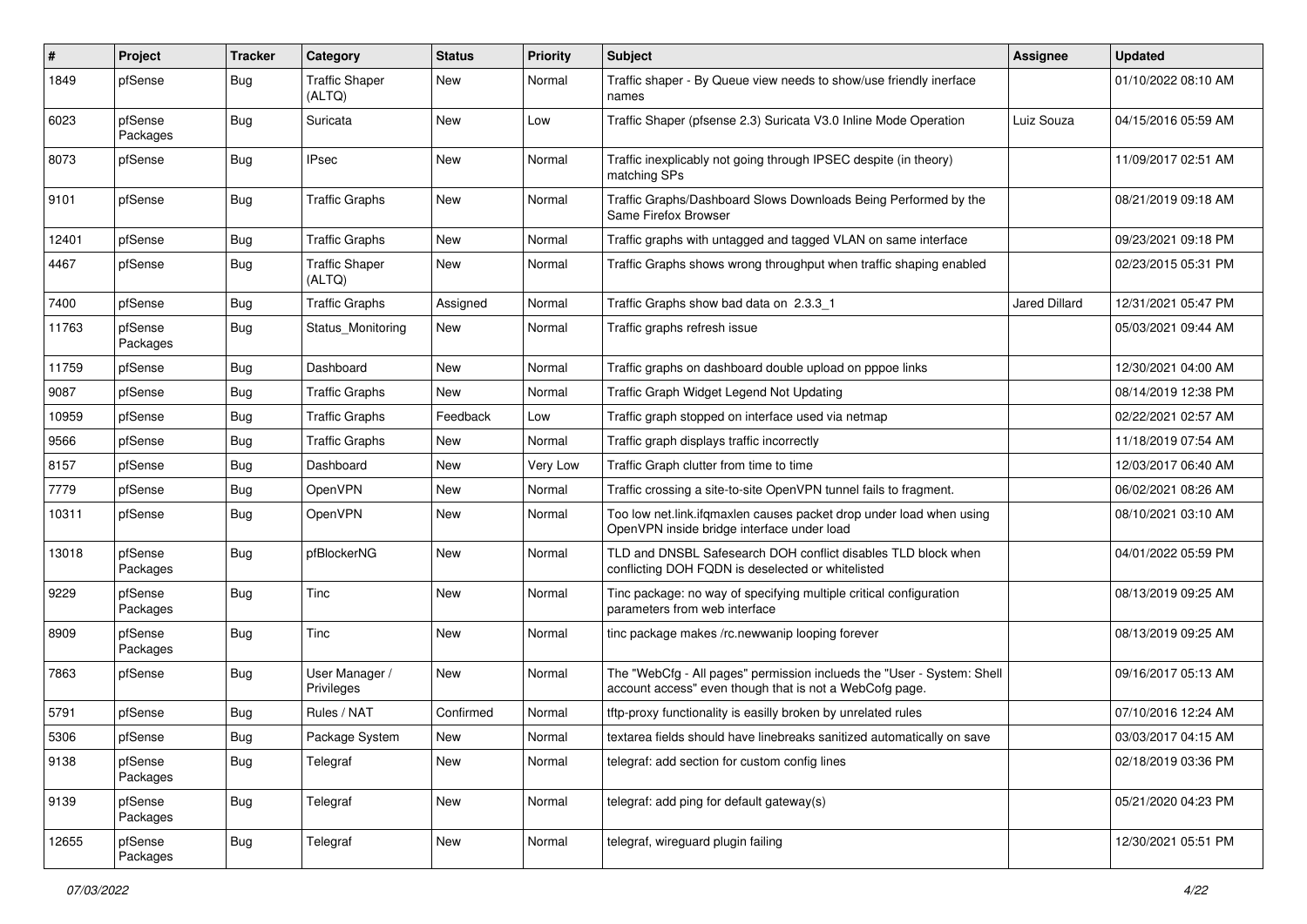| $\vert$ # | Project             | <b>Tracker</b> | Category                                 | <b>Status</b>                 | <b>Priority</b> | <b>Subject</b>                                                                                                               | <b>Assignee</b> | <b>Updated</b>      |
|-----------|---------------------|----------------|------------------------------------------|-------------------------------|-----------------|------------------------------------------------------------------------------------------------------------------------------|-----------------|---------------------|
| 9337      | pfSense<br>Packages | Bug            | Telegraf                                 | <b>New</b>                    | Normal          | Telegraf ping input fails                                                                                                    |                 | 02/18/2019 10:40 AM |
| 10487     | pfSense<br>Packages | Bug            | Telegraf                                 | <b>New</b>                    | Normal          | Telegraf package not sending logs to influxdb server                                                                         |                 | 05/03/2020 07:09 PM |
| 10310     | pfSense             | <b>Bug</b>     | Upgrade                                  | <b>New</b>                    | Normal          | Systems with low RAM and several packages may temporarily fail to<br>load large tables after an upgrade                      |                 | 03/03/2020 07:55 AM |
| 10325     | pfSense             | Bug            | <b>Notifications</b>                     | <b>New</b>                    | Normal          | System/Advanced/Notifications/E-Mail - SMTP Notification E-Mail auth<br>password Unexpected Bahaviour                        |                 | 10/30/2020 08:17 AM |
| 8820      | pfSense             | <b>Bug</b>     | Rules / NAT                              | New                           | Low             | System/Advanced/Misc - "Do not kill connections when schedule<br>expires" UN-checked still leaves existing connections open. |                 | 07/28/2020 10:59 AM |
| 12747     | pfSense             | <b>Bug</b>     | Logging                                  | <b>New</b>                    | Normal          | System log is filled by sshguard                                                                                             |                 | 06/30/2022 05:21 AM |
| 11429     | pfSense             | <b>Bug</b>     | Web Interface                            | <b>New</b>                    | Normal          | System Log / Settings form activates "Reset Log Files" button on enter                                                       |                 | 10/28/2021 01:35 PM |
| 13325     | pfSense Plus        | <b>Bug</b>     | Dashboard                                | <b>New</b>                    | Normal          | System Information Widget Reloading                                                                                          |                 | 06/30/2022 12:00 PM |
| 10143     | pfSense             | <b>Bug</b>     | <b>DNS Resolver</b>                      | New                           | Normal          | System hostname DNS entry is assigned to the wrong IP on multi-wan<br>setups                                                 |                 | 12/31/2019 02:33 PM |
| 8335      | pfSense             | <b>Bug</b>     | <b>LAGG Interfaces</b>                   | <b>New</b>                    | Normal          | System hang with LACP downlink to UniFi switch                                                                               |                 | 08/21/2019 11:18 AM |
| 11473     | pfSense             | <b>Bug</b>     | Web Interface                            | <b>New</b>                    | Normal          | System Activity shows invalid data on SG-3100                                                                                |                 | 02/19/2021 08:12 PM |
| 10393     | pfSense<br>Packages | <b>Bug</b>     | syslog-ng                                | Feedback                      | Normal          | Syslog-ng TLS support is broken                                                                                              |                 | 04/21/2022 12:40 PM |
| 8229      | pfSense<br>Packages | Bug            | syslog-ng                                | <b>New</b>                    | Normal          | syslog-ng stops parsing logs after logrotate run                                                                             |                 | 01/26/2018 12:00 PM |
| 8295      | pfSense<br>Packages | Bug            | syslog-ng                                | <b>New</b>                    | Normal          | syslog-ng logrotates tls files                                                                                               |                 | 02/14/2018 06:12 AM |
| 8705      | pfSense<br>Packages | Bug            | syslog-ng                                | <b>New</b>                    | Normal          | Syslog-NG error in latest snapshot                                                                                           |                 | 07/27/2018 10:17 AM |
| 8180      | pfSense<br>Packages | Bug            | syslog-ng                                | <b>New</b>                    | Normal          | syslog-ng default log file                                                                                                   |                 | 01/16/2018 12:53 PM |
| 12114     | pfSense<br>Packages | Bug            | syslog-ng                                | Feedback                      | Normal          | syslog-ng only binds to the last specified interface                                                                         |                 | 04/21/2022 12:40 PM |
| 12464     | pfSense             | Bug            | Logging                                  | <b>Pull Request</b><br>Review | Normal          | Syslog Auth messages are sent as Emergency Level                                                                             |                 | 06/28/2022 12:01 PM |
| 6386      | pfSense             | <b>Bug</b>     | IPv6 Router<br>Advertisements<br>(RADVD) | New                           | Low             | Switching Router Advertisements to disabled should broadcast IP<br>Removal messages                                          |                 | 05/22/2016 10:44 PM |
| 9934      | pfSense<br>Packages | Bug            | Suricata                                 | <b>New</b>                    | Normal          | suricata update kills WAN interface                                                                                          |                 | 02/20/2020 09:17 AM |
| 11780     | pfSense<br>Packages | <b>Bug</b>     | Suricata                                 | <b>New</b>                    | Very High       | Suricata package fails to prune suricata.log                                                                                 |                 | 08/06/2021 07:18 AM |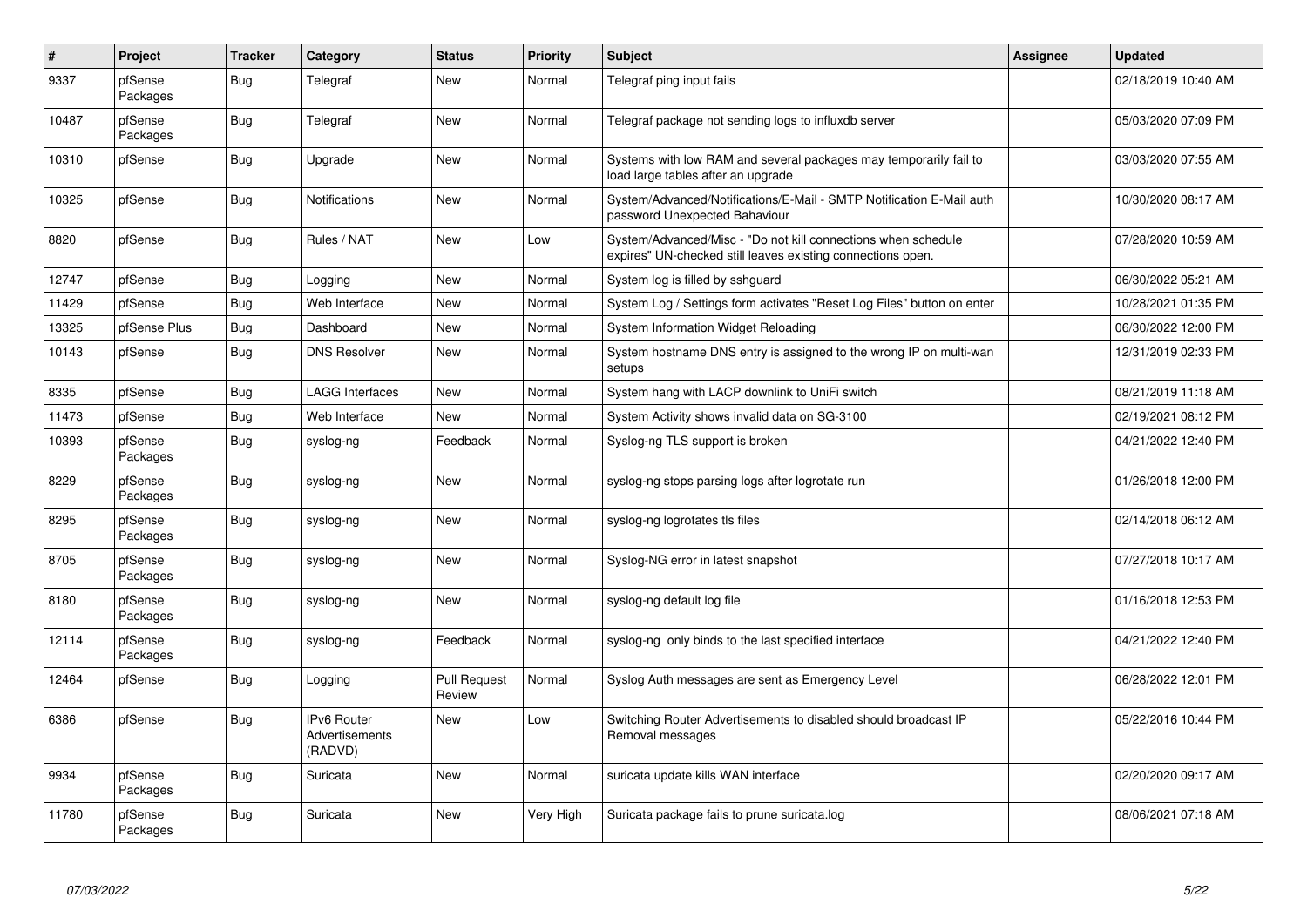| $\pmb{\#}$ | Project             | <b>Tracker</b> | Category                     | <b>Status</b> | <b>Priority</b> | <b>Subject</b>                                                                                                   | Assignee             | <b>Updated</b>      |
|------------|---------------------|----------------|------------------------------|---------------|-----------------|------------------------------------------------------------------------------------------------------------------|----------------------|---------------------|
| 10292      | pfSense<br>Packages | <b>Bug</b>     | Suricata                     | New           | Normal          | Suricata not respecting SID Mgmt list                                                                            |                      | 02/27/2020 01:02 PM |
| 12956      | pfSense<br>Packages | <b>Bug</b>     | Suricata                     | Confirmed     | Normal          | suricata fails to use pcre in SID management (e.g. dropsid.conf)                                                 |                      | 04/05/2022 12:52 PM |
| 12899      | pfSense<br>Packages | <b>Bug</b>     | Suricata                     | <b>New</b>    | Normal          | Suricata doesn't honor Pass List                                                                                 |                      | 03/04/2022 01:22 PM |
| 7388       | pfSense<br>Packages | <b>Bug</b>     | Suricata                     | New           | High            | Suricata does not property recognize MTU for PPPOE interfaces                                                    |                      | 03/15/2017 05:17 AM |
| 12322      | pfSense<br>Packages | <b>Bug</b>     | Suricata                     | Feedback      | Normal          | Suricata creates invalid HOME_NET entries                                                                        | <b>Viktor Gurov</b>  | 09/10/2021 11:42 AM |
| 6083       | pfSense<br>Packages | Bug            | Squid                        | New           | Normal          | Suqid Realtime Monitor / Squid Cache Table not diplaying correctly                                               |                      | 12/06/2016 07:25 AM |
| 12264      | pfSense<br>Packages | <b>Bug</b>     | Squid                        | Feedback      | Low             | Stray <table> line in squid monitor.php</table>                                                                  | Viktor Gurov         | 12/23/2021 10:53 AM |
| 9335       | pfSense<br>Packages | <b>Bug</b>     | haproxy                      | Feedback      | Normal          | Stored XSS in HAProxy / haproxy_listeners_edit.php                                                               | Jim Pingle           | 02/18/2019 09:35 AM |
| 10726      | pfSense             | <b>Bug</b>     | Rules / NAT                  | <b>New</b>    | Normal          | Sticky-connections option is bugged - sticky-address cannot be<br>redefined                                      |                      | 11/12/2020 10:12 AM |
| 2234       | pfSense             | Bug            | Web Interface                | Confirmed     | Low             | Status: Traffic Graph - only shows interface's subnet                                                            |                      | 01/15/2022 08:33 PM |
| 7267       | pfSense<br>Packages | <b>Bug</b>     | <b>Status Traffic Totals</b> | New           | Normal          | Status Traffic Totals - Stacked Bar - Scale not high enough                                                      | <b>Jared Dillard</b> | 11/18/2020 07:38 AM |
| 10429      | pfSense<br>Packages | <b>Bug</b>     | <b>Status Traffic Totals</b> | New           | Normal          | Status Traffic Total broken 2.4.5                                                                                | <b>Jared Dillard</b> | 02/27/2021 07:55 PM |
| 4451       | pfSense             | <b>Bug</b>     | DHCP (IPv4)                  | New           | Low             | Status DHCP Leases shows double entries for static entries without IP<br>address                                 | <b>Phillip Davis</b> | 05/21/2022 04:55 PM |
| 8130       | pfSense             | <b>Bug</b>     | <b>Traffic Graphs</b>        | New           | Normal          | Status - Monitoring - Area chart displays traffic data differently than Line<br>or Bar charts                    |                      | 11/26/2017 01:40 PM |
| 1813       | pfSense             | <b>Bug</b>     | Rules / NAT                  | Confirmed     | Normal          | Static routes on WAN interfaces overridden by route-to for<br>firewall-initiated traffic                         |                      | 11/09/2016 02:06 PM |
| 8066       | pfSense             | Bug            | Routing                      | New           | Normal          | Static routes not applied when they go out a interface using carp                                                |                      | 11/08/2017 02:04 AM |
| 11296      | pfSense             | <b>Bug</b>     | Routing                      | New           | Normal          | Static route targets may still reachable via default route when the<br>gateway they should route through is down | <b>Viktor Gurov</b>  | 06/28/2022 12:01 PM |
| 3796       | pfSense             | Bug            | <b>Diagnostics</b>           | Confirmed     | Normal          | States summary fails and is very slow with large state tables                                                    |                      | 12/11/2021 08:03 PM |
| 6220       | pfSense             | <b>Bug</b>     | <b>Operating System</b>      | Confirmed     | Normal          | state mismatch with host-initiated traffic matching binat to IP not locally<br>assigned                          | Luiz Souza           | 06/08/2016 09:23 AM |
| 10513      | pfSense             | <b>Bug</b>     | Rules / NAT                  | New           | Normal          | State issues with policy routing and HA failover                                                                 |                      | 04/21/2022 12:39 PM |
| 10572      | pfSense<br>Packages | <b>Bug</b>     | Squid                        | Feedback      | Normal          | STARTTLS option is ignored                                                                                       | Viktor Gurov         | 04/22/2022 02:20 AM |
| 8313       | pfSense             | Bug            | Notifications                | New           | Normal          | STARTTLS auto detection not working                                                                              |                      | 04/21/2022 12:39 PM |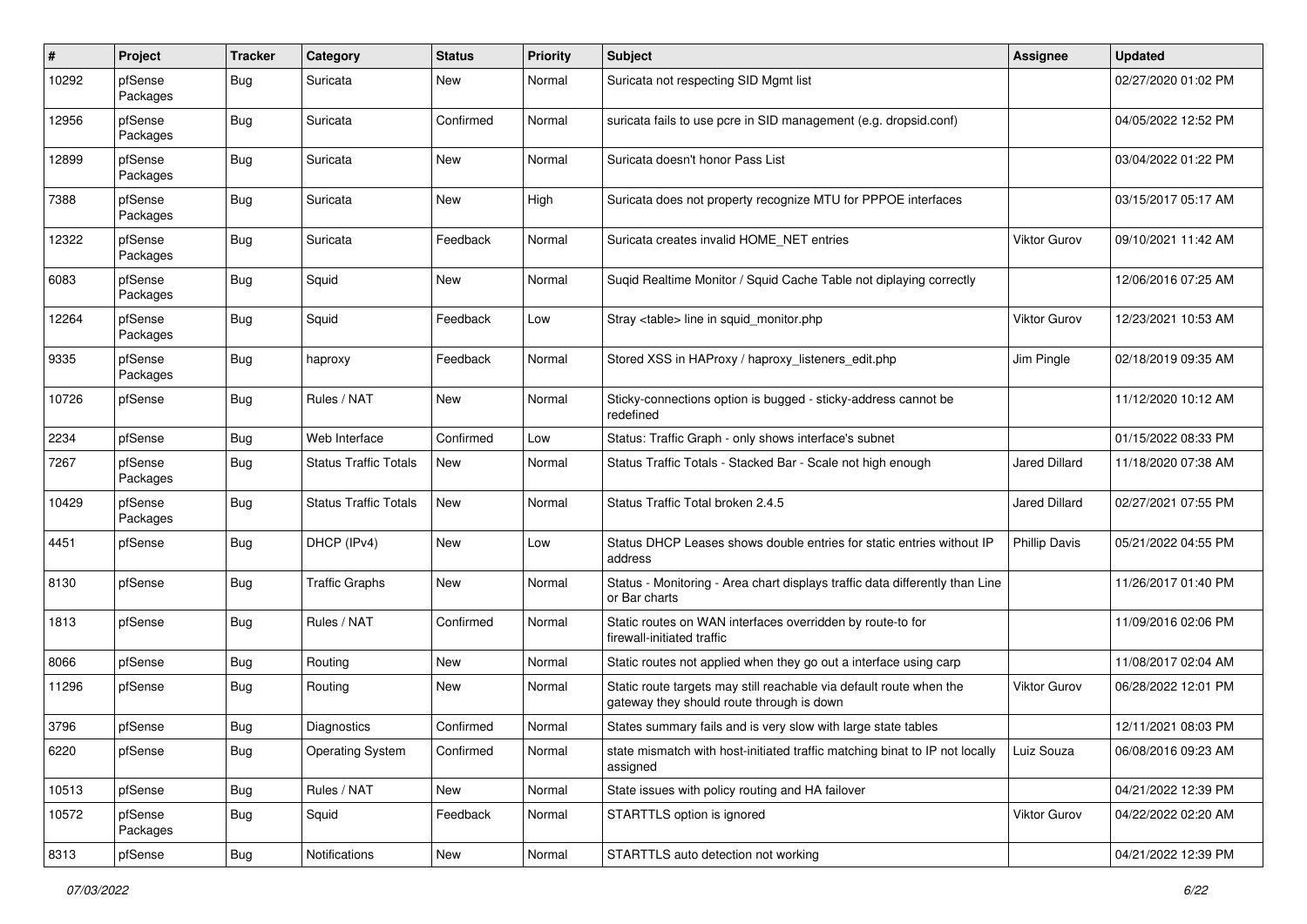| $\sharp$ | Project             | <b>Tracker</b> | Category      | <b>Status</b> | <b>Priority</b> | <b>Subject</b>                                                                                                                       | <b>Assignee</b>     | <b>Updated</b>      |
|----------|---------------------|----------------|---------------|---------------|-----------------|--------------------------------------------------------------------------------------------------------------------------------------|---------------------|---------------------|
| 11786    | pfSense             | <b>Bug</b>     | Services      | New           | Normal          | SSH incomplete setup and startup fail while recovering XML backup in<br>a fresh install of pfSense 2.5.0                             |                     | 04/17/2021 01:36 PM |
| 8827     | pfSense<br>Packages | Bug            | squidguard    | New           | Normal          | Squidguard: ACL redirect modes 'redirect' and 'err page' send<br>unresolvable URLs to the client.                                    | <b>Viktor Gurov</b> | 12/21/2021 05:49 AM |
| 5751     | pfSense<br>Packages | Bug            | squidguard    | New           | Normal          | SquidGuard target categories not saved when long "Domain List" is<br>provided                                                        |                     | 01/10/2016 08:55 AM |
| 11434    | pfSense<br>Packages | <b>Bug</b>     | squidguard    | Feedback      | Normal          | SquidGuard over 1.16.18 11                                                                                                           |                     | 04/21/2022 12:40 PM |
| 10994    | pfSense<br>Packages | <b>Bug</b>     | squidguard    | <b>New</b>    | Low             | SquidGuard Blacklists Restore Default button does not work                                                                           |                     | 10/20/2020 12:26 PM |
| 9286     | pfSense<br>Packages | Bug            | squidguard    | New           | Normal          | squidGuard - Unable to change IP for sgerror.php URL in configuration                                                                |                     | 11/13/2019 10:07 AM |
| 9025     | pfSense<br>Packages | Bug            | squidguard    | New           | Normal          | SquidGard + Target categories                                                                                                        |                     | 10/08/2018 01:00 AM |
| 10450    | pfSense<br>Packages | Bug            | Squid         | Feedback      | Normal          | Squid reverse proxy switching peers                                                                                                  | Viktor Gurov        | 04/22/2022 02:21 AM |
| 7797     | pfSense<br>Packages | Bug            | Squid         | Feedback      | Normal          | Squid Reverse Proxy alternating between destinations                                                                                 |                     | 04/21/2022 12:40 PM |
| 12732    | pfSense<br>Packages | <b>Bug</b>     | squidguard    | <b>New</b>    | High            | Squid https filtering squidguard acl target list - erratic behaviour                                                                 |                     | 01/26/2022 09:11 AM |
| 11335    | pfSense             | <b>Bug</b>     | Interfaces    | <b>New</b>    | Normal          | Spoofing the MAC on a LAGG interface does not work for some NIC<br>types.                                                            |                     | 01/29/2021 09:10 AM |
| 7648     | pfSense             | Bug            | CARP          | <b>New</b>    | Very Low        | SPAN ports on an interface renders CARP HA inoperative                                                                               |                     | 06/14/2017 09:19 PM |
| 10277    | pfSense             | <b>Bug</b>     | Web Interface | <b>New</b>    | Normal          | Sorting the log entries does not use year value                                                                                      |                     | 02/24/2020 07:46 AM |
| 7172     | pfSense             | Bug            | DHCP (IPv4)   | New           | Normal          | Sorting by hostname in Services > DHCP Server > LAN should be<br>'natural" (alphanumeric friendly)                                   |                     | 08/20/2019 03:47 PM |
| 9707     | pfSense<br>Packages | <b>Bug</b>     | pfBlockerNG   | <b>New</b>    | Normal          | Some networks already existing in deny Feeds are not stopped even if<br>existing in custom deny list                                 |                     | 08/28/2019 10:03 AM |
| 4500     | pfSense             | <b>Bug</b>     | UPnP/NAT-PMP  | Confirmed     | Normal          | Some miniupnp port mappings are not displayed in the Status page                                                                     |                     | 04/25/2022 12:49 PM |
| 9167     | pfSense             | <b>Bug</b>     | Rules / NAT   | New           | Normal          | Some Important ICMPv6 Traffic Not Allowed by Default Rules                                                                           |                     | 08/14/2019 01:00 PM |
| 10436    | pfSense<br>Packages | Bug            | softflowd     | New           | Normal          | softflowd no longer sends flow data after upgrade ( $v0.9.9$ 1 -> $v1.0.0$ )                                                         |                     | 06/07/2022 12:25 AM |
| 12845    | pfSense<br>Packages | Bug            | softflowd     | <b>New</b>    | Normal          | softflowd wrong vlan tag                                                                                                             |                     | 02/21/2022 10:40 AM |
| 12683    | pfSense<br>Packages | <b>Bug</b>     | Snort         | Feedback      | Normal          | snort_get_vpns_list() does not include OpenVPN CSO                                                                                   | <b>Viktor Gurov</b> | 02/15/2022 10:47 AM |
| 13095    | pfSense<br>Packages | Bug            | Snort         | Feedback      | Normal          | Snort VRT change in Shared Object Rules path name results in failure<br>to extract and update Snort Shared Object Rules when enabled | <b>Bill Meeks</b>   | 04/25/2022 12:22 PM |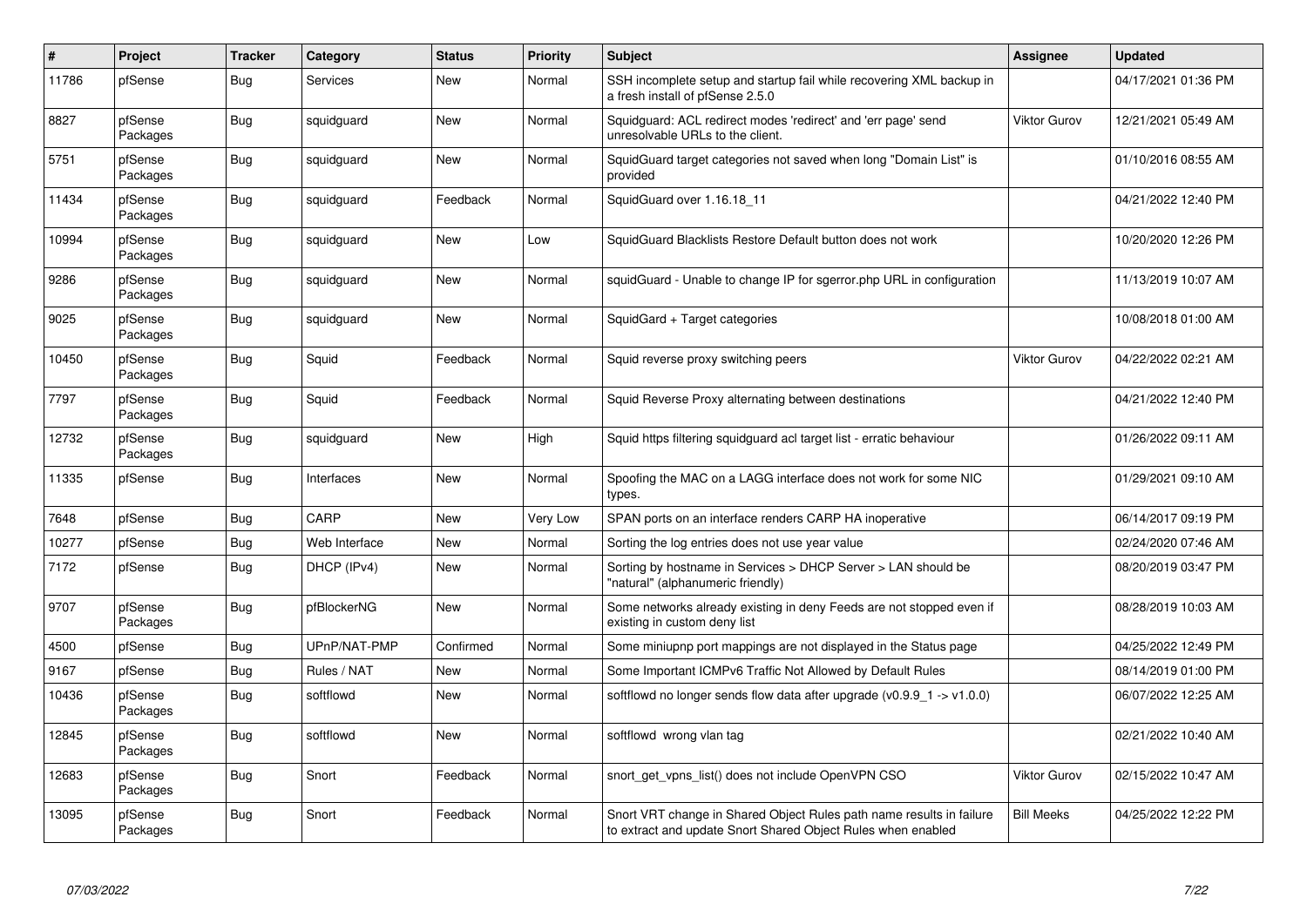| $\vert$ # | Project             | <b>Tracker</b> | Category           | <b>Status</b>                 | <b>Priority</b> | <b>Subject</b>                                                                                                    | <b>Assignee</b>      | <b>Updated</b>      |
|-----------|---------------------|----------------|--------------------|-------------------------------|-----------------|-------------------------------------------------------------------------------------------------------------------|----------------------|---------------------|
| 12979     | pfSense<br>Packages | Bug            | Snort              | <b>Pull Request</b><br>Review | High            | Snort Rules Update Process Using Deprecated FreeBSD Subdirectory<br>Name                                          | <b>Bill Meeks</b>    | 03/24/2022 09:02 AM |
| 9895      | pfSense<br>Packages | Bug            | Snort              | <b>New</b>                    | Normal          | snort reinstallation failed                                                                                       |                      | 06/23/2021 08:01 AM |
| 6988      | pfSense<br>Packages | <b>Bug</b>     | Snort              | <b>New</b>                    | High            | SNORT Package PHP memory error                                                                                    |                      | 06/28/2018 10:00 PM |
| 10606     | pfSense<br>Packages | <b>Bug</b>     | Snort              | New                           | Normal          | Snort Inline stopped working after upgrade to FreeBSD 12.1 (network<br>traffic blocked after heavy load randomly) |                      | 05/28/2020 10:06 AM |
| 10989     | pfSense<br>Packages | Bug            | Snort              | New                           | Low             | Snort alert page has hidden characters in IPv6 address                                                            |                      | 10/17/2020 04:06 PM |
| 11479     | pfSense<br>Packages | <b>Bug</b>     | snmptt             | <b>New</b>                    | Normal          | snmptt 1.4.2 does not work in daemon mode                                                                         |                      | 02/20/2021 04:37 PM |
| 10584     | pfSense             | <b>Bug</b>     | Hardware / Drivers | <b>New</b>                    | Normal          | SG-3100 with M.2: shutdown instead of reboot                                                                      |                      | 07/21/2020 03:08 AM |
| 13206     | pfSense Plus        | Bug            | Hardware / Drivers | <b>New</b>                    | Normal          | SG-3100 LED GPIO hangs                                                                                            |                      | 06/11/2022 07:01 PM |
| 4428      | pfSense             | Bug            | Interfaces         | Confirmed                     | Normal          | Setting media option on em(4) leads to infinite link cycling                                                      |                      | 07/06/2016 12:45 AM |
| 12811     | pfSense             | <b>Bug</b>     | Gateway Monitoring | New                           | Normal          | Services are not restarted when PPP interfaces connect                                                            | Jim Pingle           | 06/30/2022 03:18 AM |
| 11490     | pfSense<br>Packages | <b>Bug</b>     | Service Watchdog   | New                           | Very Low        | Service Watchdog - Impacts Reboots and Package Updates                                                            |                      | 02/22/2021 12:07 PM |
| 13258     | pfSense             | <b>Bug</b>     | Console Menu       | <b>Pull Request</b><br>Review | Low             | secret menu option 100                                                                                            | Jim Pingle           | 06/28/2022 12:01 PM |
| 11746     | pfSense<br>Packages | <b>Bug</b>     | FreeRADIUS         | Feedback                      | Normal          | Second LDAP server configuration misses the ipaNThash control<br>attribute                                        | <b>Viktor Gurov</b>  | 07/14/2021 01:44 PM |
| 5367      | pfSense             | Bug            | Web Interface      | New                           | Normal          | Safari repeatedly tries to reload dashboard                                                                       | <b>Jared Dillard</b> | 08/22/2016 11:08 AM |
| 13249     | pfSense             | <b>Bug</b>     | Console Menu       | New                           | Normal          | Running playback comands multiple times results in PHP error                                                      |                      | 06/06/2022 07:02 AM |
| 9887      | pfSense             | <b>Bug</b>     | Rules / NAT        | <b>Pull Request</b><br>Review | Low             | Rule separator positions change when deleting multiple rules                                                      |                      | 07/01/2022 02:25 PM |
| 2138      | pfSense             | <b>Bug</b>     | <b>RRD Graphs</b>  | New                           | Normal          | RRD Wireless graph broken in BSS mode                                                                             |                      | 02/06/2016 04:59 AM |
| 12338     | pfSense<br>Packages | <b>Bug</b>     | <b>RRD Summary</b> | New                           | Normal          | RRD Summary does not report data on 3100                                                                          |                      | 04/15/2022 02:54 PM |
| 5849      | pfSense             | <b>Bug</b>     | CARP               | <b>New</b>                    | Normal          | Routing fail on CARP IPsec                                                                                        |                      | 12/18/2021 04:41 PM |
| 9348      | pfSense<br>Packages | <b>Bug</b>     | <b>ACME</b>        | <b>New</b>                    | Normal          | Results of Acme certificate issuance/renewal are not properly formatted                                           |                      | 02/22/2019 12:08 PM |
| 1738      | pfSense             | Bug            | Backup / Restore   | New                           | Very Low        | Restore fails when username in backup is not matching                                                             |                      | 12/11/2021 07:51 PM |
| 7964      | pfSense             | <b>Bug</b>     | Multi-WAN          | New                           | Normal          | Restart openvpn on gateway switching                                                                              |                      | 08/19/2019 12:35 PM |
| 6361      | pfSense             | Bug            | Web Interface      | New                           | Low             | Responsive Mobile Menu issue                                                                                      |                      | 05/16/2016 12:09 PM |
| 10188     | pfSense<br>Packages | Bug            | pfBlockerNG        | New                           | Normal          | Reputation tab is not working                                                                                     |                      | 01/24/2020 10:06 AM |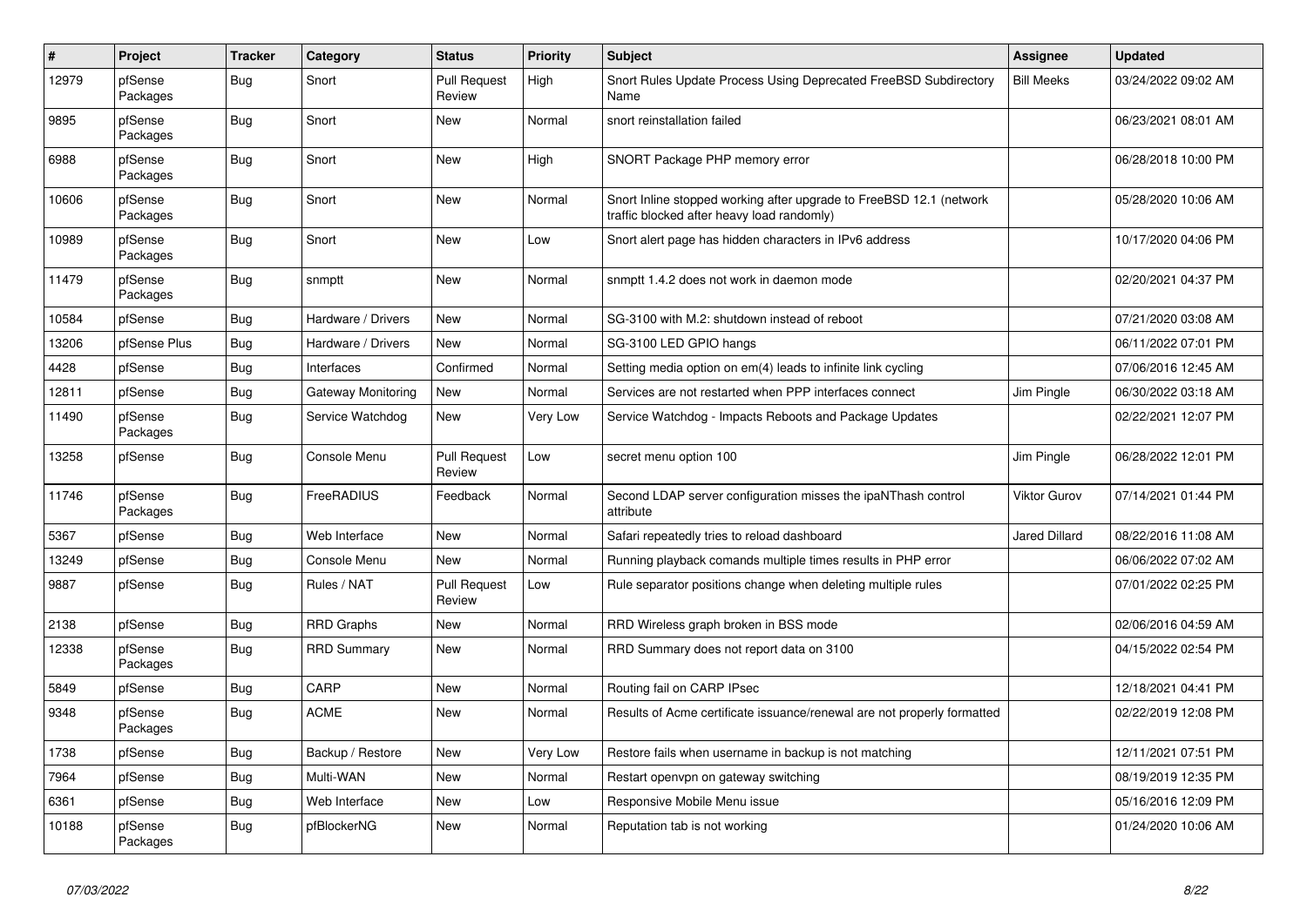| $\sharp$ | Project             | <b>Tracker</b> | Category                                        | <b>Status</b> | <b>Priority</b> | <b>Subject</b>                                                                                                                   | <b>Assignee</b>    | <b>Updated</b>      |
|----------|---------------------|----------------|-------------------------------------------------|---------------|-----------------|----------------------------------------------------------------------------------------------------------------------------------|--------------------|---------------------|
| 13194    | pfSense<br>Packages | Bug            | pfBlockerNG                                     | New           | Normal          | Remove dead Malc0de feed                                                                                                         |                    | 05/23/2022 05:16 AM |
| 13252    | pfSense             | Bug            | Upgrade                                         | New           | Normal          | reduce frequency of php-fpm socket connection attempts from<br>check_reload_status                                               |                    | 06/12/2022 11:11 AM |
| 11185    | pfSense<br>Packages | <b>Bug</b>     | ntop                                            | Feedback      | Normal          | Redis service stopping before NtopNg                                                                                             |                    | 04/21/2022 12:40 PM |
| 13228    | pfSense             | Bug            | Interfaces                                      | New           | Normal          | Recovering interface gateway may not be added back into gateway<br>groups and rules when expected                                | Jim Pingle         | 06/29/2022 04:31 PM |
| 12013    | pfSense             | <b>Bug</b>     | Logging                                         | <b>New</b>    | Low             | Reading log data is inefficient in certain cases                                                                                 |                    | 06/08/2021 07:35 AM |
| 10980    | pfSense             | Bug            | <b>Operating System</b>                         | New           | Normal          | rc.local is executed at login by rc.initial, and not at boot time.                                                               |                    | 10/19/2020 09:39 AM |
| 6605     | pfSense             | Bug            | Interfaces                                      | Confirmed     | Normal          | rc.linkup logic issues with actions taken                                                                                        |                    | 07/12/2016 07:46 PM |
| 11093    | pfSense             | <b>Bug</b>     | Wireless                                        | New           | Low             | ral(4) driver non-functional in arm64                                                                                            |                    | 11/21/2020 10:45 AM |
| 10714    | pfSense             | Bug            | DHCP (IPv6)                                     | New           | Normal          | radvd only gives out the prefix of the "first" IPv6 address of an interface                                                      |                    | 10/06/2020 01:03 PM |
| 7737     | pfSense             | <b>Bug</b>     | IPv6 Router<br>Advertisements<br>(RADVD)        | New           | Normal          | radvd error message                                                                                                              |                    | 08/13/2019 09:41 AM |
| 8831     | pfSense             | <b>Bug</b>     | <b>IPv6 Router</b><br>Advertisements<br>(RADVD) | New           | Very High       | Radvd causes latency spikes                                                                                                      |                    | 04/19/2021 04:51 AM |
| 6873     | pfSense             | Bug            | DHCP (IPv6)                                     | New           | Low             | radvd - Too many addresses in RDNSS section when previously using<br>DHCP <sub>v6</sub>                                          | Dominic<br>McKeown | 06/06/2018 10:45 AM |
| 8264     | pfSense<br>Packages | <b>Bug</b>     | FreeRADIUS                                      | <b>New</b>    | Normal          | Radiusd restart on WAN change results in freeradius not running (and<br>possible solution)                                       |                    | 04/21/2022 12:39 PM |
| 5652     | pfSense             | <b>Bug</b>     | Authentication                                  | New           | Normal          | Radius IETF Class Group Assignment - Incorrect Standard                                                                          |                    | 08/13/2019 01:39 PM |
| 4154     | pfSense             | <b>Bug</b>     | User Manager /<br>Privileges                    | Confirmed     | Normal          | RADIUS authentication not working over IPv6                                                                                      |                    | 04/21/2022 12:39 PM |
| 10352    | pfSense             | <b>Bug</b>     | Authentication                                  | <b>New</b>    | Very Low        | RADIUS authentication fails with MSCHAPv1 or MSCHAPv2 when<br>passwords contain international characters                         |                    | 06/20/2022 04:04 PM |
| 12730    | pfSense             | Bug            | <b>Captive Portal</b>                           | <b>New</b>    | Normal          | RADIUS accounting does not work if WAN is down                                                                                   |                    | 01/26/2022 05:13 AM |
| 6186     | pfSense             | <b>Bug</b>     | <b>Services</b>                                 | New           | Normal          | race conditions in service startup                                                                                               |                    | 04/21/2022 12:39 PM |
| 8770     | pfSense             | <b>Bug</b>     | Interfaces                                      | New           | Normal          | QinQ interfaces always show as active                                                                                            |                    | 02/01/2020 09:47 AM |
| 8087     | pfSense             | Bug            | Authentication                                  | New           | Normal          | Provide Calling-Station-ID to RADIUS backed VPN connections                                                                      |                    | 06/06/2020 05:36 AM |
| 12759    | pfSense Plus        | <b>Bug</b>     | Package System                                  | New           | Very Low        | Proprietary packages link to non-existant or non-public github pages                                                             |                    | 02/09/2022 10:43 AM |
| 6321     | pfSense             | <b>Bug</b>     | L <sub>2</sub> TP                               | New           | Normal          | Problem with connecting I2tp over ipsec from android and windows                                                                 |                    | 11/13/2020 11:01 AM |
| 12393    | pfSense             | <b>Bug</b>     | <b>Traffic Shaper</b><br>(ALTQ)                 | New           | Low             | Priority of gOthersLow higher than default queues                                                                                |                    | 09/21/2021 02:48 PM |
| 12436    | pfSense             | <b>Bug</b>     | PPPoE Server                                    | New           | Normal          | Pppoe server config gui does not allow setting of chap authentication,<br>and sets the network start address for allocation to 0 |                    | 10/21/2021 08:15 AM |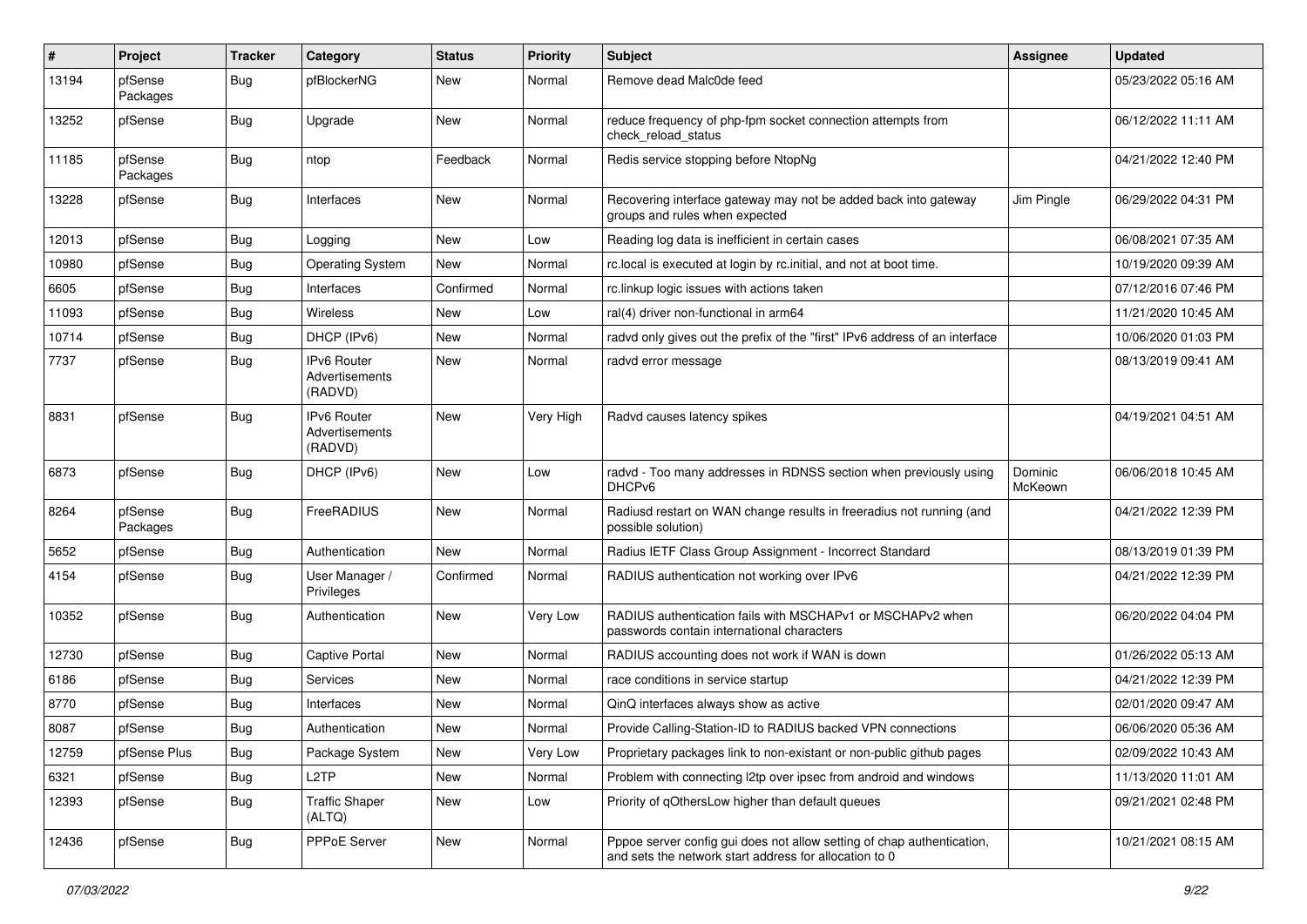| $\vert$ # | Project             | <b>Tracker</b> | Category                            | <b>Status</b> | <b>Priority</b> | Subject                                                                                                          | <b>Assignee</b> | <b>Updated</b>      |
|-----------|---------------------|----------------|-------------------------------------|---------------|-----------------|------------------------------------------------------------------------------------------------------------------|-----------------|---------------------|
| 8512      | pfSense             | Bug            | <b>PPP</b> Interfaces               | New           | Normal          | PPPoE reconnect fails after interface flap                                                                       |                 | 08/20/2019 10:06 AM |
| 9192      | pfSense             | <b>Bug</b>     | <b>PPP</b> Interfaces               | <b>New</b>    | Normal          | PPPoE daemon selects wrong interface                                                                             |                 | 08/20/2019 10:05 AM |
| 10875     | pfSense             | Bug            | Gateways                            | <b>New</b>    | Normal          | PPP periodic reset does not fully restore gateway group round-robin<br>functionality                             | Luiz Souza      | 11/05/2020 07:44 AM |
| 13307     | pfSense             | <b>Bug</b>     | <b>PPP</b> Interfaces               | <b>New</b>    | High            | PPP interface custom reset date/time Hour and Minute fields do not<br>properly handle "0" value                  |                 | 06/28/2022 12:01 PM |
| 6255      | pfSense             | <b>Bug</b>     | <b>PPP</b> Interfaces               | Confirmed     | Low             | PPP Country/Provider/Plan configuration not saved                                                                |                 | 04/25/2016 07:15 PM |
| 7082      | pfSense             | Bug            | Package System                      | <b>New</b>    | Normal          | pkg edit.php - impossible to use default value with rowhelperfield                                               |                 | 08/21/2019 09:15 AM |
| 7195      | pfSense             | <b>Bug</b>     | Package System                      | New           | Normal          | pkg_edit.php - <checkenablefields> tag has no effect on fields other<br/>than checkbox/input</checkenablefields> |                 | 08/21/2019 09:15 AM |
| 9024      | pfSense             | Bug            | <b>Traffic Shaper</b><br>(Limiters) | Feedback      | Normal          | Ping packet loss under load when using limiters                                                                  |                 | 05/12/2022 11:55 AM |
| 12907     | pfSense<br>Packages | <b>Bug</b>     | PIMD                                | Feedback      | Normal          | PIMD: Nonexistent interfaces should be hidden/disabled in pimd.conf<br>before bringing up the service            |                 | 03/07/2022 03:51 PM |
| 12538     | pfSense<br>Packages | <b>Bug</b>     | <b>PIMD</b>                         | New           | Normal          | PIMD sub-interface bug                                                                                           |                 | 11/20/2021 09:44 PM |
| 10692     | pfSense<br>Packages | Bug            | PIMD                                | Feedback      | Normal          | PIMD starts twice at boot                                                                                        |                 | 04/21/2022 12:40 PM |
| 12774     | pfSense             | <b>Bug</b>     | Backup / Restore                    | <b>New</b>    | Normal          | Picture widget image is not saved in backup                                                                      |                 | 04/04/2022 04:48 AM |
| 9353      | pfSense             | Bug            | Dashboard                           | New           | Low             | PHPSession errors from limited access to dashboard and widgets                                                   |                 | 10/06/2020 09:31 AM |
| 13167     | pfSense             | Bug            | Dynamic DNS                         | New           | Normal          | phpDynDNS: DigitalOcean ddns update fails (bad request, invalid<br>character '-' in request_id)                  |                 | 06/16/2022 09:30 PM |
| 11898     | pfSense<br>Packages | <b>Bug</b>     | apcupsd                             | <b>New</b>    | Normal          | PHP error from apcupsd dashboard widget                                                                          |                 | 05/07/2021 09:12 AM |
| 11430     | pfSense             | Bug            | Interfaces                          | <b>New</b>    | Normal          | PHP console spam after Assigning Interfaces                                                                      |                 | 10/09/2021 10:37 AM |
| 12849     | pfSense             | <b>Bug</b>     | <b>Operating System</b>             | New           | Normal          | pfsync kernel crash on reboot                                                                                    | Mateusz Guzik   | 02/22/2022 02:02 PM |
| 8100      | pfSense             | <b>Bug</b>     | CARP                                | <b>New</b>    | Normal          | pfsync Initially Deletes States on Primary for Connections Established<br>through Secondary                      | Luiz Souza      | 02/08/2022 12:59 PM |
| 7430      | pfSense             | <b>Bug</b>     | Interfaces                          | New           | Normal          | pfsense-utils.inc - where_is_ipaddr_configured() should account for<br>loopback interface                        |                 | 08/13/2019 03:48 PM |
| 10279     | pfSense<br>Packages | <b>Bug</b>     | open-vm-tools                       | <b>New</b>    | Normal          | pfSense's OpenVM Tools on ESXi 6.7 no longer provides guest vm<br>functionality                                  |                 | 03/01/2020 06:07 PM |
| 7138      | pfSense             | <b>Bug</b>     | DHCP (IPv6)                         | Assigned      | Normal          | Pfsense wide dhcpv6 client doesn't recognise ifid statement                                                      |                 | 04/21/2022 12:39 PM |
| 8576      | pfSense             | Bug            | Rules / NAT                         | Feedback      | Low             | pfSense stops passing traffic after some time when using Outbound<br>NAT pool w/ Sticky Address                  |                 | 10/28/2021 01:47 PM |
| 6430      | pfSense             | <b>Bug</b>     | <b>DNS Resolver</b>                 | Confirmed     | Low             | pfsense should sanity-check hostnames when copying from<br>dhcpd.leases to /etc/hosts                            |                 | 08/13/2019 01:23 PM |
| 12888     | pfSense             | <b>Bug</b>     | Rules / NAT                         | New           | Normal          | pfSense sends un-NATed packets during OpenVPN startup                                                            |                 | 03/01/2022 03:13 PM |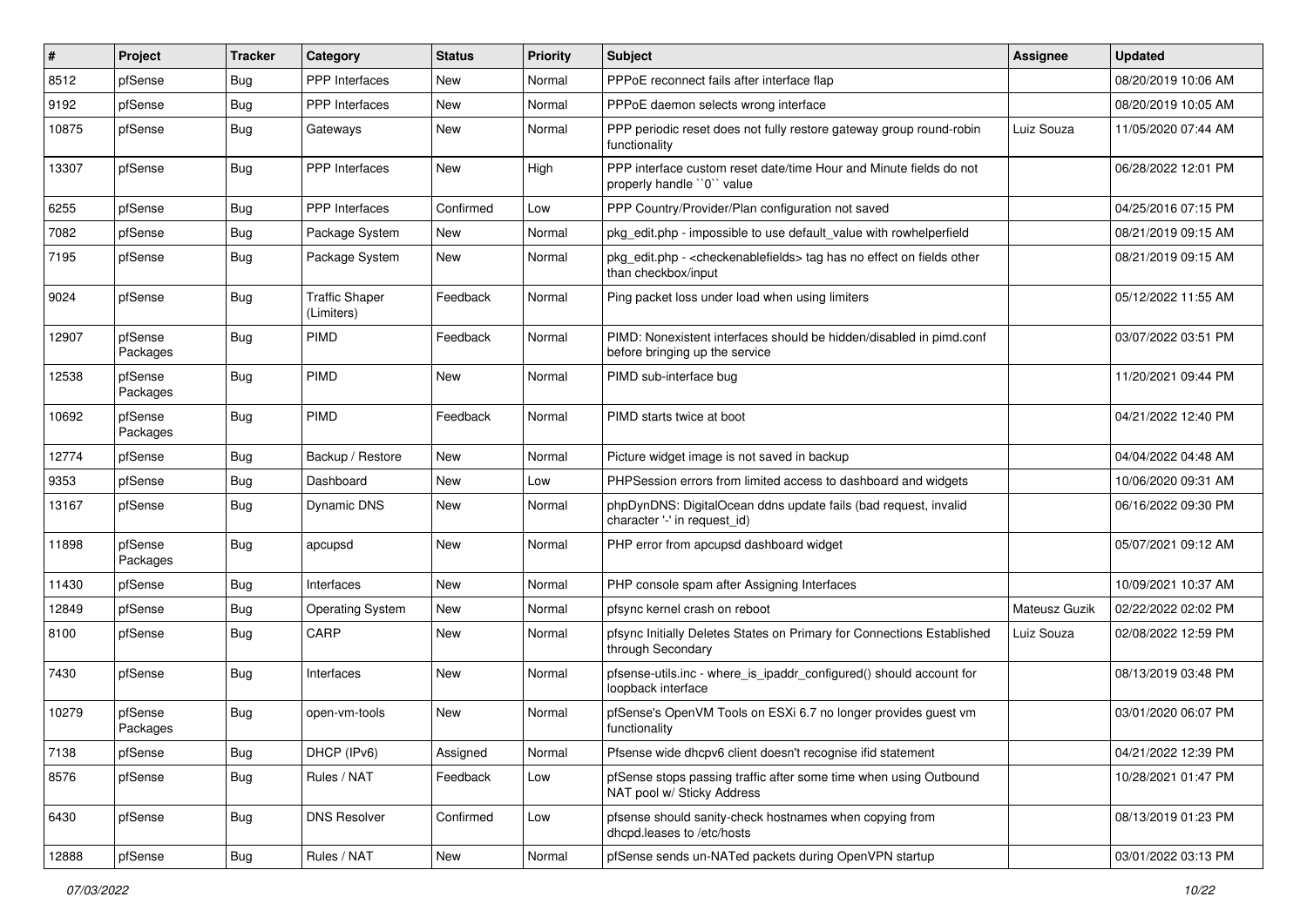| #     | Project             | <b>Tracker</b> | Category                | <b>Status</b> | <b>Priority</b> | Subject                                                                                                                | <b>Assignee</b> | <b>Updated</b>      |
|-------|---------------------|----------------|-------------------------|---------------|-----------------|------------------------------------------------------------------------------------------------------------------------|-----------------|---------------------|
| 12828 | pfSense             | Bug            | <b>Wireless</b>         | New           | Normal          | pfSense keeps crashing (Fatal trap 12: page fault while in kernel mode)                                                |                 | 02/21/2022 07:55 AM |
| 7352  | pfSense             | Bug            | Routing                 | New           | Normal          | pfSense IPv6 static route is dumped after a WAN flap                                                                   |                 | 01/20/2022 09:35 AM |
| 10693 | pfSense<br>Packages | <b>Bug</b>     | <b>BIND</b>             | New           | Normal          | pfSense Bind Zone Editor UI does not update zone serial number when<br>a change is made                                |                 | 09/01/2021 12:51 AM |
| 10760 | pfSense<br>Packages | <b>Bug</b>     | <b>BIND</b>             | <b>New</b>    | High            | pfSense BIND 9.14.12 server terminates due to assertion failure                                                        |                 | 07/11/2020 04:53 PM |
| 11525 | pfSense<br>Packages | <b>Bug</b>     | Suricata                | New           | Normal          | pfsense 2.5.0 release version for vlan issue to suricata                                                               |                 | 11/11/2021 08:16 AM |
| 10671 | pfSense             | <b>Bug</b>     | <b>Operating System</b> | New           | Normal          | pfsense 2.4.5 1 does not boot on Gen2 2012R2 HyperV VM                                                                 |                 | 05/09/2021 06:39 AM |
| 6521  | pfSense<br>Packages | Bug            | squidguard              | New           | Normal          | pfsense 2.3.1 squidguard -> Groups ACL -> Target Rules List missing                                                    |                 | 06/25/2016 10:49 PM |
| 6471  | pfSense<br>Packages | <b>Bug</b>     | squidguard              | New           | Normal          | pfsense 2.3.1 squidguard -> common ACL -> Target Rules List<br>missing                                                 |                 | 06/08/2016 06:22 PM |
| 11040 | pfSense<br>Packages | <b>Bug</b>     | pfBlockerNG             | <b>New</b>    | Normal          | pfb_filter core faults when clearing firewall log                                                                      |                 | 11/07/2020 01:44 PM |
| 10590 | pfSense<br>Packages | <b>Bug</b>     | pfBlockerNG             | <b>New</b>    | Normal          | pfBlockerNG: Invalid argument supplied for foreach()                                                                   |                 | 05/26/2020 08:22 AM |
| 10278 | pfSense<br>Packages | <b>Bug</b>     | pfBlockerNG             | New           | Normal          | pfBlockerNG: Formatting issue on DNSBL stats page                                                                      |                 | 02/24/2020 01:36 PM |
| 9724  | pfSense<br>Packages | <b>Bug</b>     | pfBlockerNG             | <b>New</b>    | High            | pfblockerng-firewall-filter-service-will-not-start                                                                     |                 | 09/05/2019 06:32 AM |
| 10253 | pfSense<br>Packages | <b>Bug</b>     | pfBlockerNG             | <b>New</b>    | Normal          | pfblockerng-devel uses user interface for VIP causing issues with other<br>services                                    |                 | 02/11/2020 09:17 AM |
| 12916 | pfSense<br>Packages | <b>Bug</b>     | pfBlockerNG             | <b>New</b>    | Normal          | pfBlockerNG-devel cron job does not trigger xmlrpc sync                                                                | Viktor Gurov    | 04/11/2022 12:55 PM |
| 10252 | pfSense<br>Packages | Bug            | pfBlockerNG             | New           | High            | pfblockerng-devel                                                                                                      |                 | 02/11/2020 05:18 PM |
| 9662  | pfSense<br>Packages | <b>Bug</b>     | pfBlockerNG             | <b>New</b>    | Normal          | PfblockerNG do not update after pfsense reboot and wait for next cron<br>task                                          |                 | 08/20/2019 09:00 AM |
| 12330 | pfSense<br>Packages | <b>Bug</b>     | pfBlockerNG             | Feedback      | Normal          | pfBlockerNG devel creating invalid NAT rules on boot                                                                   |                 | 04/21/2022 12:40 PM |
| 10164 | pfSense<br>Packages | <b>Bug</b>     | pfBlockerNG             | New           | Normal          | pfBlockerNG dashboard widget position is not maintained when<br>updating                                               |                 | 01/06/2020 10:06 AM |
| 11261 | pfSense<br>Packages | Bug            | pfBlockerNG             | New           | Normal          | pfBlockerNG ASN numbers in IPv4 (/IPv6) Custom_List generate<br>error(s) "Invalid numeric literal at line 1, column 7" |                 | 01/28/2021 08:34 AM |
| 12706 | pfSense<br>Packages | Bug            | pfBlockerNG             | Feedback      | Normal          | pfBlockerNG and unbound does not work after switching /var to RAM<br>disk                                              | Viktor Gurov    | 03/24/2022 10:47 AM |
| 11398 | pfSense<br>Packages | Bug            | pfBlockerNG             | New           | Normal          | pfBlocker upgrade hangs forever                                                                                        |                 | 04/21/2022 12:39 PM |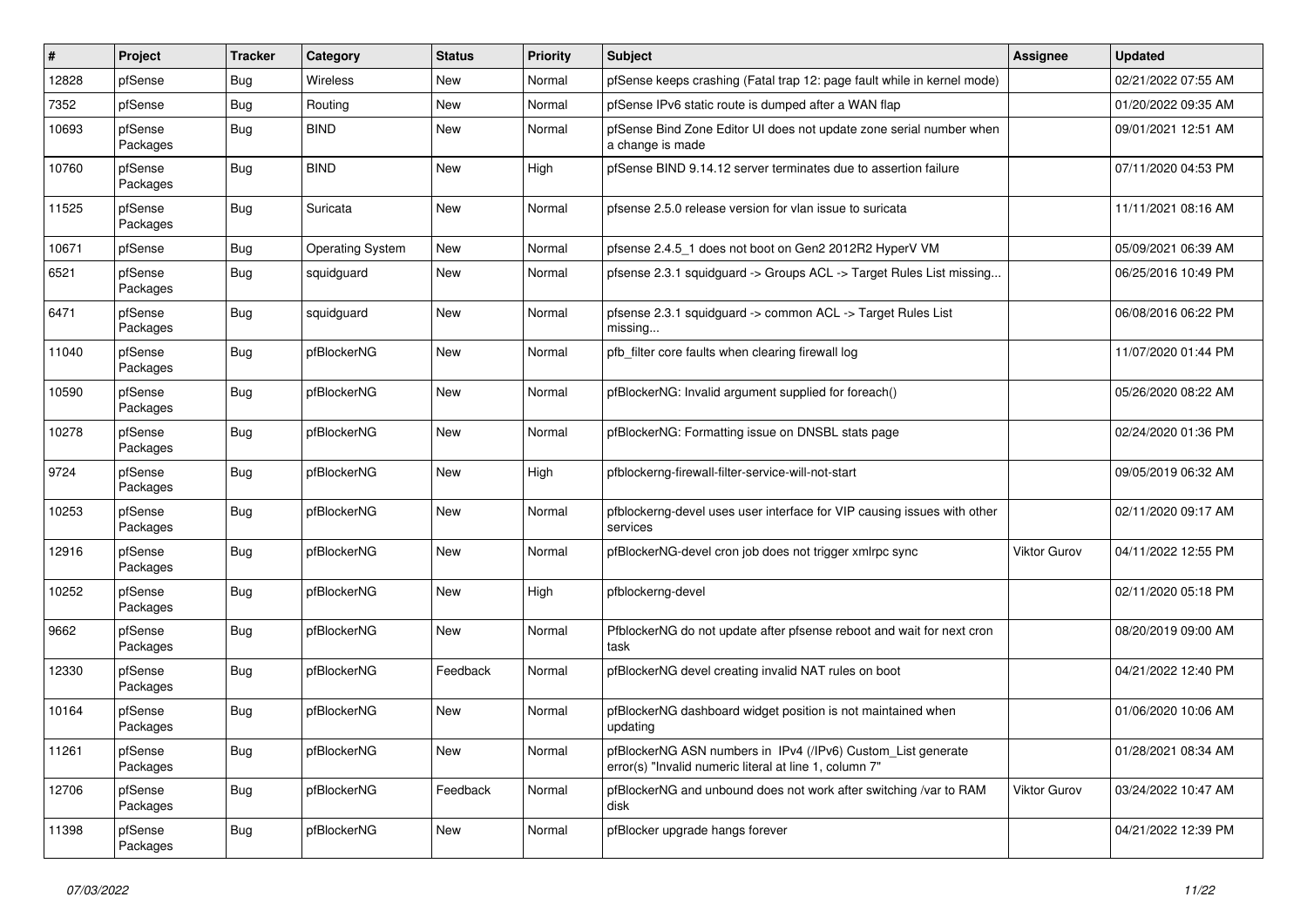| $\vert$ # | Project             | <b>Tracker</b> | Category                     | <b>Status</b>                 | <b>Priority</b> | <b>Subject</b>                                                                                               | <b>Assignee</b>   | <b>Updated</b>      |
|-----------|---------------------|----------------|------------------------------|-------------------------------|-----------------|--------------------------------------------------------------------------------------------------------------|-------------------|---------------------|
| 13154     | pfSense<br>Packages | Bug            | pfBlockerNG                  | Confirmed                     | Normal          | pfBlocker causing excessive CPU load                                                                         |                   | 06/28/2022 01:14 PM |
| 11184     | pfSense             | Bug            | FreeBSD                      | <b>New</b>                    | Normal          | PF: State policy cannot be configurable                                                                      |                   | 02/09/2021 02:43 AM |
| 5075      | pfSense             | <b>Bug</b>     | Rules / NAT                  | Confirmed                     | Normal          | pf errors that don't return a line number on first line don't file notice                                    |                   | 09/01/2015 06:42 PM |
| 3706      | pfSense             | Bug            | User Manager /<br>Privileges | New                           | Normal          | Permission order affects default page on limited accounts, but can't<br>reorder                              |                   | 02/06/2016 04:10 AM |
| 12122     | pfSense             | Bug            | Web Interface                | New                           | Normal          | Perform greedy actions asychronously                                                                         |                   | 07/10/2021 01:10 PM |
| 9485      | pfSense             | <b>Bug</b>     | User Manager /<br>Privileges | <b>New</b>                    | Normal          | password match error on system usermanager causes Group<br>membership to be reset.                           |                   | 04/26/2019 08:52 AM |
| 13209     | pfSense<br>Packages | Bug            | pfBlockerNG                  | New                           | Low             | Parsing Filter log by pfBlockerNG creates IP Block log with<br>Source/Destination mixed up or wrong Direcion | Viktor Gurov      | 05/25/2022 03:50 AM |
| 11770     | pfSense Plus        | <b>Bug</b>     | Hardware / Drivers           | <b>New</b>                    | Normal          | Pantech UML295 USB Modem No Longer Functional                                                                |                   | 04/01/2021 11:28 AM |
| 12740     | pfSense             | Bug            | FreeBSD                      | Incomplete                    | Normal          | panic: esp input cb: Unexpected address family                                                               |                   | 01/27/2022 01:19 PM |
| 11724     | pfSense             | <b>Bug</b>     | Package System               | New                           | Normal          | Packages unexpectedly removed when changing update branches                                                  |                   | 03/29/2021 08:09 AM |
| 5469      | pfSense             | <b>Bug</b>     | Package System               | Confirmed                     | Low             | package.dtd XSD schema is a piece of pathetic, useless, unmaintained<br>iunk                                 |                   | 11/22/2015 06:26 AM |
| 7954      | pfSense<br>Packages | <b>Bug</b>     | Squid                        | Confirmed                     | Normal          | Package upgrade/reinstall gets stuck on deinstall if the<br>package-provided service is not running          |                   | 10/18/2017 12:04 PM |
| 10526     | pfSense<br>Packages | <b>Bug</b>     | pfBlockerNG                  | New                           | Normal          | Package pfBlockerNG Crashes on Alert view                                                                    |                   | 05/04/2020 08:59 AM |
| 9755      | pfSense             | <b>Bug</b>     | Package System               | <b>New</b>                    | Very Low        | package description wrong link<br>https://www.freshports.org/security/openvpn-client-export                  |                   | 09/13/2019 07:22 AM |
| 13043     | pfSense<br>Packages | <b>Bug</b>     | WireGuard                    | <b>New</b>                    | Normal          | OSPF over Wirequard interface doesn't populate neighbors after reboot                                        |                   | 04/11/2022 09:22 AM |
| 13089     | pfSense             | <b>Bug</b>     | OpenVPN                      | <b>New</b>                    | Normal          | OpenVPN: fix some netbios options were preserved even if teh Netbios<br>option was unchecked                 | Jim Pingle        | 04/22/2022 11:06 AM |
| 13090     | pfSense             | Bug            | OpenVPN                      | <b>New</b>                    | Normal          | OpenVPN: do not use legacy deprecated netbios settings                                                       | Jim Pingle        | 04/22/2022 11:19 AM |
| 12927     | pfSense             | <b>Bug</b>     | OpenVPN                      | New                           | Normal          | OpenVPN with OCSP enabled allows connections with revoked<br>certificates                                    |                   | 03/24/2022 08:22 AM |
| 11778     | pfSense             | <b>Bug</b>     | OpenVPN                      | <b>New</b>                    | Normal          | OpenVPN uses 100% CPU after experiencing packet loss                                                         |                   | 02/28/2022 07:38 AM |
| 13243     | pfSense             | Bug            | OpenVPN                      | <b>Pull Request</b><br>Review | Normal          | OpenVPN status for multi-user VPN shows info icon to display RADIUS<br>rules when there are none to display  | Marcos<br>Mendoza | 06/28/2022 12:01 PM |
| 6993      | pfSense             | Bug            | OpenVPN                      | New                           | Normal          | OpenVPN status error during CARP state transition                                                            | James Webb        | 12/31/2021 05:44 PM |
| 11541     | pfSense             | <b>Bug</b>     | OpenVPN                      | New                           | Normal          | OpenVPN status does not work properly when set to TCP and<br>Concurrent Connections = 1                      |                   | 03/02/2021 02:27 PM |
| 13087     | pfSense             | <b>Bug</b>     | OpenVPN                      | <b>New</b>                    | Normal          | OpenVPN Server: hide WINS servers list when netbios option is<br>unchecked while WINS servers is checked     |                   | 04/22/2022 10:29 AM |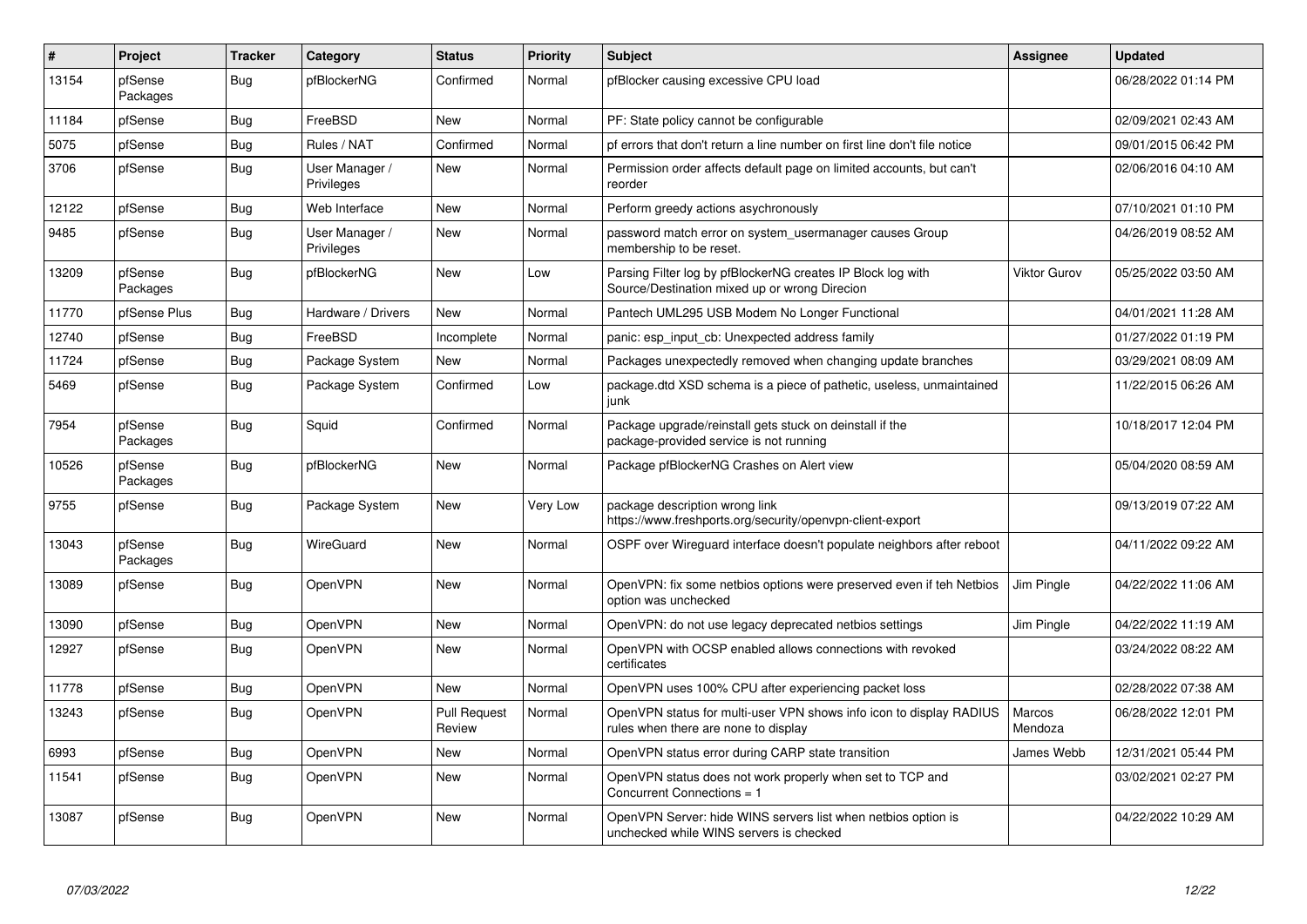| #     | Project             | <b>Tracker</b> | Category                     | <b>Status</b> | <b>Priority</b> | <b>Subject</b>                                                                                                                                                                                  | <b>Assignee</b>      | <b>Updated</b>      |
|-------|---------------------|----------------|------------------------------|---------------|-----------------|-------------------------------------------------------------------------------------------------------------------------------------------------------------------------------------------------|----------------------|---------------------|
| 12563 | pfSense             | <b>Bug</b>     | OpenVPN                      | <b>New</b>    | Normal          | OpenVPN server doesn't support Framed-IPv6-Address RADIUS<br>attribute                                                                                                                          |                      | 12/03/2021 11:19 AM |
| 8380  | pfSense             | Bug            | OpenVPN                      | <b>New</b>    | Normal          | OpenVPN RADIUS password length is not constant                                                                                                                                                  | Jim Pingle           | 07/17/2020 11:46 AM |
| 11715 | pfSense             | Bug            | OpenVPN                      | <b>New</b>    | Normal          | OpenVPN MTU                                                                                                                                                                                     |                      | 03/22/2021 01:35 AM |
| 9183  | pfSense             | <b>Bug</b>     | <b>LAGG Interfaces</b>       | New           | Very Low        | OpenVPN Lagg Interface not working after restart or new start                                                                                                                                   |                      | 08/21/2019 11:17 AM |
| 13233 | pfSense Plus        | <b>Bug</b>     | OpenVPN                      | Feedback      | Normal          | OpenVPN DCO connection fails with Auth Digest Algorithm set to<br><b>SHA512</b>                                                                                                                 |                      | 05/31/2022 03:39 PM |
| 13088 | pfSense             | Bug            | OpenVPN                      | <b>New</b>    | Normal          | OpenVPN Client Overrides: properly hide/show form fields                                                                                                                                        | Jim Pingle           | 06/08/2022 09:15 AM |
| 7286  | pfSense             | <b>Bug</b>     | OpenVPN                      | Incomplete    | Normal          | OpenVPN client is unreliable when you have multiple tunnels                                                                                                                                     |                      | 08/19/2019 03:28 PM |
| 8122  | pfSense             | <b>Bug</b>     | OpenVPN                      | New           | Normal          | openvpn client is unable to use OTP (temporary) passwords                                                                                                                                       |                      | 04/16/2018 09:28 AM |
| 12475 | pfSense<br>Packages | <b>Bug</b>     | OpenVPN Client<br>Export     | Feedback      | Normal          | OpenVPN Client Export does not show certificate without private key                                                                                                                             | Jim Pingle           | 02/17/2022 08:24 AM |
| 9344  | pfSense             | <b>Bug</b>     | Translations                 | <b>New</b>    | Normal          | OpenVPN click NCP Algorithms will always go to DH Parameters<br>website(in Chinese-Taiwan)                                                                                                      |                      | 10/21/2021 03:48 AM |
| 12950 | pfSense             | <b>Bug</b>     | Routing                      | <b>New</b>    | Normal          | OpenVPN as default gateway does not get set at boot time                                                                                                                                        |                      | 04/09/2022 05:46 PM |
| 13247 | pfSense<br>Packages | <b>Bug</b>     | open-vm-tools                | New           | Low             | Open-VM-Tools service actions do not work                                                                                                                                                       |                      | 06/05/2022 07:09 PM |
| 12506 | pfSense<br>Packages | Bug            | Suricata                     | Feedback      | Normal          | Only selected instance is restarted on suppress list change                                                                                                                                     | Viktor Gurov         | 12/01/2021 04:43 AM |
| 9537  | pfSense<br>Packages | Bug            | <b>Status Traffic Totals</b> | <b>New</b>    | Normal          | One month offset in displayed data between time changes                                                                                                                                         | <b>Jared Dillard</b> | 05/01/2020 08:27 AM |
| 11641 | pfSense             | <b>Bug</b>     | Interfaces                   | <b>New</b>    | Normal          | On xn based interfaces without the VLANMTU flag the first VLAN tag<br>defined does not follow the parent interface MTU settings. All<br>subsequent VLAN tags follow the parent interface's MTU. |                      | 03/09/2021 06:42 PM |
| 5355  | pfSense             | <b>Bug</b>     | <b>IPsec</b>                 | <b>New</b>    | High            | on Dynamic WAN IP (DHCP Client) it takes 10 minutes before Phase1<br>reconnects                                                                                                                 |                      | 07/08/2016 10:29 PM |
| 4604  | pfSense             | <b>Bug</b>     | <b>NTPD</b>                  | <b>New</b>    | Normal          | NTP time server entries may or may not work, depending upon<br>interfaces selected when configuring NTP service                                                                                 |                      | 12/11/2021 07:59 PM |
| 10370 | pfSense<br>Packages | Bug            | ntop                         | <b>New</b>    | Normal          | ntopng Timeseries not send to InfluxDB                                                                                                                                                          |                      | 03/30/2020 09:42 AM |
| 12444 | pfSense<br>Packages | Bug            | ntop                         | New           | Normal          | ntopng throws errors when viewing single host                                                                                                                                                   |                      | 10/11/2021 12:39 PM |
| 9143  | pfSense<br>Packages | Bug            | ntop                         | <b>New</b>    | Normal          | ntopng not displaying values in historical correctly                                                                                                                                            |                      | 11/22/2018 07:24 AM |
| 10783 | pfSense<br>Packages | <b>Bug</b>     | ntop                         | <b>New</b>    | Normal          | NtopNG is very unstable on arm64                                                                                                                                                                |                      | 07/22/2020 09:07 AM |
| 11274 | pfSense<br>Packages | Bug            | ntop                         | Feedback      | Normal          | ntopng https web server does not present full certificate chain                                                                                                                                 | <b>Viktor Gurov</b>  | 01/28/2021 09:51 AM |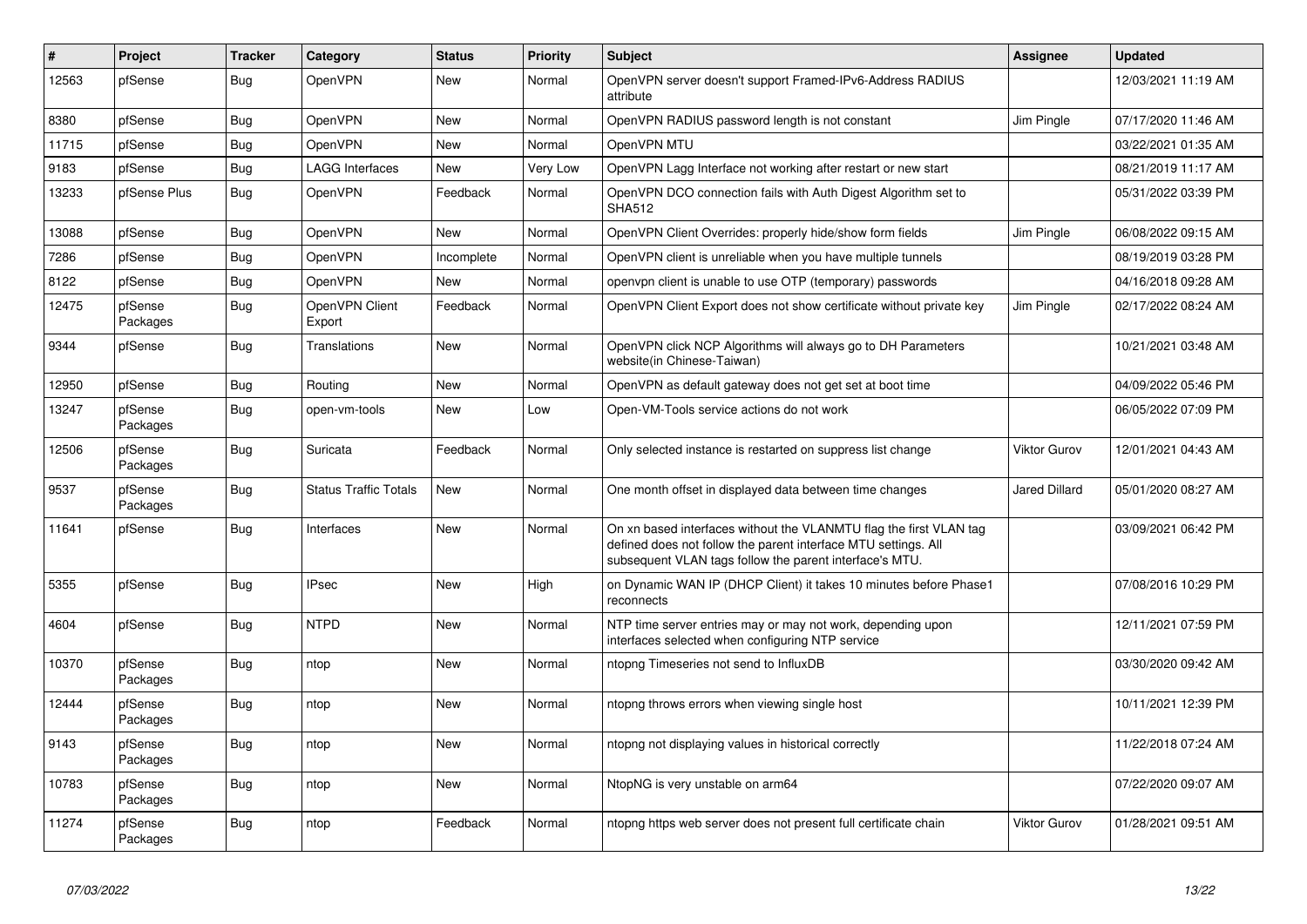| #     | Project             | <b>Tracker</b> | Category              | <b>Status</b> | <b>Priority</b> | <b>Subject</b>                                                                                          | <b>Assignee</b>      | <b>Updated</b>      |
|-------|---------------------|----------------|-----------------------|---------------|-----------------|---------------------------------------------------------------------------------------------------------|----------------------|---------------------|
| 11530 | pfSense<br>Packages | Bug            | ntop                  | Feedback      | Low             | ntopng 4.2 needs to be updated to 4.3, Bug when accessing a host for<br>details                         |                      | 03/05/2022 08:35 PM |
| 11182 | pfSense<br>Packages | Bug            | <b>NRPE</b>           | New           | Normal          | NRPE in HA syncs the bind IP                                                                            |                      | 12/01/2021 02:15 AM |
| 10690 | pfSense             | Bug            | Installer             | <b>New</b>    | Low             | Not possible to make UFS install on ZFS formatted drive                                                 |                      | 04/21/2022 12:39 PM |
| 3889  | pfSense             | <b>Bug</b>     | <b>XML Parser</b>     | Confirmed     | Low             | Non relevant changes in config.xml                                                                      |                      | 08/13/2019 12:23 PM |
| 11515 | pfSense<br>Packages | Bug            | node exporter         | Feedback      | Normal          | node_exporter 0.18.1_1 - Unable to interact or start the service from<br>web ui                         | Viktor Gurov         | 07/14/2021 12:37 PM |
| 11592 | pfSense<br>Packages | Bug            | node_exporter         | New           | Normal          | Node exporter can not read system statistics                                                            |                      | 10/15/2021 09:37 PM |
| 1890  | pfSense             | Bug            | Translations          | New           | Normal          | No gettext support in console scripts                                                                   |                      | 08/13/2019 12:24 PM |
| 6823  | pfSense             | Bug            | Interfaces            | New           | Normal          | No connectivity after changing link state to UP                                                         |                      | 04/21/2022 12:39 PM |
| 3358  | pfSense             | Bug            | Package System        | New           | Normal          | new version of <include_file> is not required during reinstall_all</include_file>                       |                      | 12/26/2014 12:13 PM |
| 7387  | pfSense             | <b>Bug</b>     | Dashboard             | New           | Low             | New Traffic Graph in dashboard resets inverted view to normal view                                      | <b>Jared Dillard</b> | 12/11/2021 08:14 PM |
| 12853 | pfSense             | Bug            | <b>NAT Reflection</b> | Feedback      | High            | Network Address Translation - Pure NAT pfsense freeze after reboot                                      |                      | 02/22/2022 08:40 AM |
| 12073 | pfSense<br>Packages | <b>Bug</b>     | NET-SNMP              | Feedback      | Normal          | netsnmptrapd.conf syntax is wrong                                                                       |                      | 04/21/2022 12:40 PM |
| 11657 | pfSense             | Bug            | Interfaces            | New           | Normal          | netmap_ring_reinit error                                                                                |                      | 03/18/2021 10:32 PM |
| 8804  | pfSense             | Bug            | <b>PPP</b> Interfaces | New           | Normal          | Netgate SG-1000 PPPoE Keepalives not prioritized, internet drops                                        |                      | 08/20/2019 10:06 AM |
| 11970 | pfSense<br>Packages | Bug            | Coreboot              | New           | Normal          | Netgate Firmware Upgrade Doesn't Work on XG-2758                                                        |                      | 04/21/2022 12:39 PM |
| 11610 | pfSense<br>Packages | Bug            | NET-SNMP              | New           | Normal          | NET-SNMP is not setting the correct permissions on AgentX                                               |                      | 06/28/2021 07:54 AM |
| 10990 | pfSense<br>Packages | <b>Bug</b>     | NET-SNMP              | Feedback      | Normal          | net-snmp IPv6 listen address needs to be wrapped in square brackets                                     |                      | 03/19/2021 05:09 AM |
| 7848  | pfSense             | Bug            | <b>Diagnostics</b>    | New           | Low             | NDP Table Sort by Expiration Error                                                                      |                      | 08/26/2019 02:56 PM |
| 13318 | pfSense             | <b>Bug</b>     | Web Interface         | Feedback      | Low             | NDP Table not showing hostname                                                                          | Jim Pingle           | 07/02/2022 02:57 AM |
| 9179  | pfSense             | Bug            | <b>NAT Reflection</b> | New           | Normal          | NAT reflection fix implemented for #8604 is causing WebUI and<br>XMLRPC to fail on slave                |                      | 03/27/2020 08:01 PM |
| 2042  | pfSense             | <b>Bug</b>     | <b>NAT Reflection</b> | Confirmed     | Low             | NAT reflection doesn't apply to self-initiated traffic                                                  |                      | 01/21/2021 10:38 PM |
| 8233  | pfSense             | Bug            | <b>NAT Reflection</b> | New           | Very Low        | NAT reflection back to originating host broken when using FQDN-based<br>IP aliases                      |                      | 08/21/2019 10:53 AM |
| 9504  | pfSense             | Bug            | <b>Dynamic DNS</b>    | New           | Normal          | Multiple Dynamic DNS update notifications for the same interface, not<br>differentiated by the hostname |                      | 05/07/2019 07:46 AM |
| 12823 | pfSense             | <b>Bug</b>     | DHCP (IPv6)           | New           | Normal          | Multiple DHCP6 WAN connections PPPoE interface 'defached' status                                        |                      | 02/18/2022 05:39 AM |
| 8113  | pfSense             | <b>Bug</b>     | Interfaces            | New           | Normal          | MTU setting on bridge, openvpn clients ignored                                                          |                      | 12/31/2021 05:55 PM |
| 9698  | pfSense             | Bug            | RRD Graphs            | New           | Normal          | Monitoring graphs do not retain state after auto-refresh                                                |                      | 08/26/2019 02:09 AM |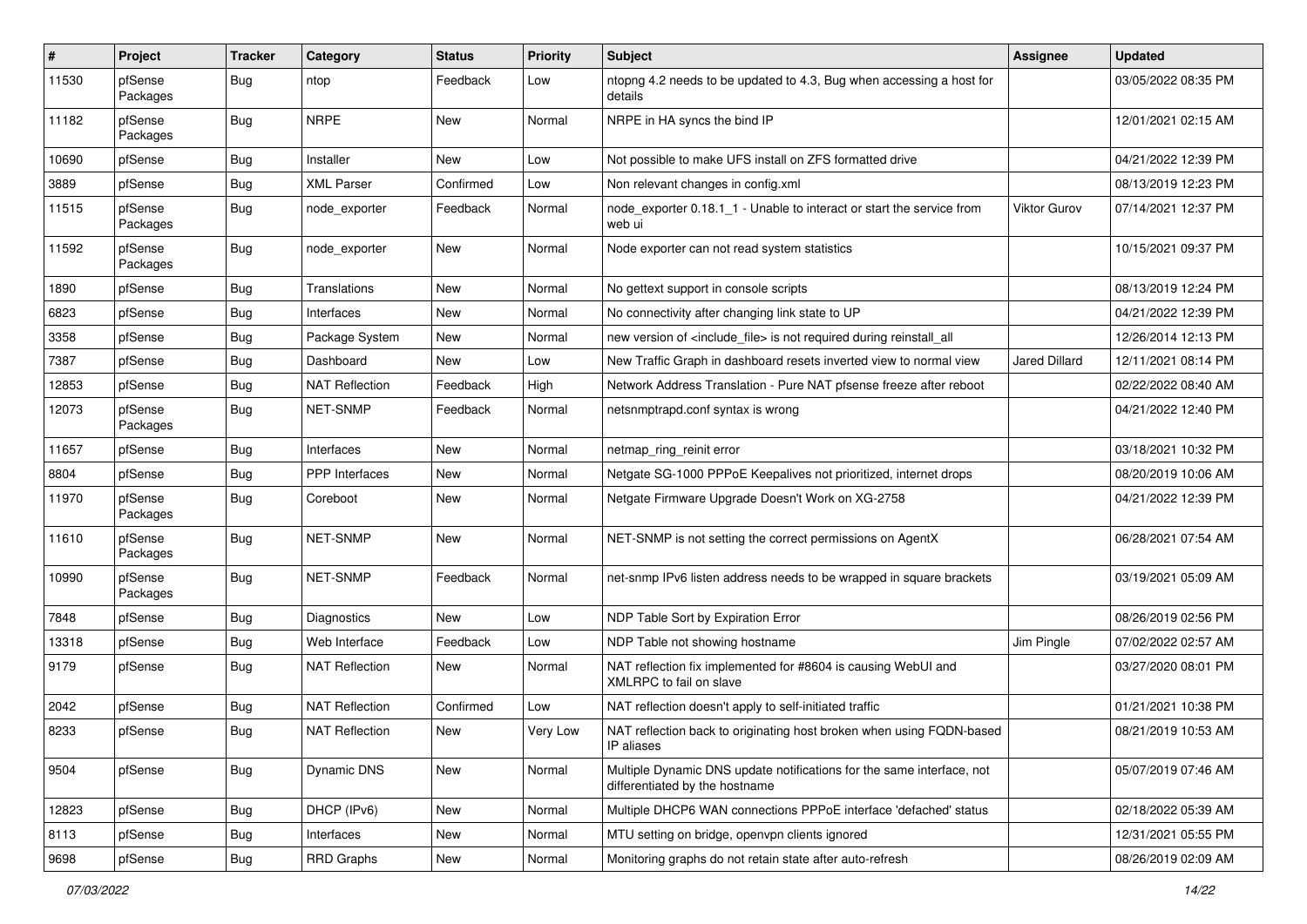| $\vert$ # | Project             | <b>Tracker</b> | Category                                        | <b>Status</b> | <b>Priority</b> | <b>Subject</b>                                                                              | <b>Assignee</b>       | <b>Updated</b>      |
|-----------|---------------------|----------------|-------------------------------------------------|---------------|-----------------|---------------------------------------------------------------------------------------------|-----------------------|---------------------|
| 11539     | pfSense             | Bug            | <b>IPsec</b>                                    | Feedback      | Normal          | Mobile IPsec "split include" value of 0.0.0.0/0 causes some clients to<br>fail              | Jim Pingle            | 06/28/2022 12:01 PM |
| 11731     | pfSense             | <b>Bug</b>     | Hardware / Drivers                              | New           | Normal          | Missing support for Realtek USB NICs                                                        |                       | 03/30/2021 04:32 AM |
| 13202     | pfSense<br>Packages | <b>Bug</b>     | pfBlockerNG                                     | New           | Normal          | Missing Protocols on IP Feed Groups Advanced Inbound/Outbound<br>Firewall Rule settings     |                       | 05/23/2022 08:58 AM |
| 8846      | pfSense             | <b>Bug</b>     | Gateways                                        | New           | Low             | Misleading gateway error message adding/editing static routes using a<br>disabled interface |                       | 08/21/2019 11:29 AM |
| 6926      | pfSense             | <b>Bug</b>     | UPnP/NAT-PMP                                    | New           | Normal          | Miniupnp advertising expired IPv6 address                                                   |                       | 01/15/2022 08:29 PM |
| 7238      | pfSense             | Bug            | Web Interface                                   | New           | Normal          | Menu layout broken when using "Hostname in Menu" with long<br>hostnames                     |                       | 02/21/2017 07:01 AM |
| 6055      | pfSense             | Bug            | Package System                                  | Confirmed     | Low             | Menu items may remain from packages no longer installed                                     |                       | 06/18/2021 08:46 PM |
| 12095     | pfSense             | <b>Bug</b>     | Authentication                                  | <b>New</b>    | Normal          | Memory leak in pcscd                                                                        |                       | 06/01/2022 01:01 PM |
| 9094      | pfSense             | <b>Bug</b>     | Hardware / Drivers                              | Assigned      | Normal          | MBT console settings are not forced to video console                                        |                       | 11/07/2018 10:23 AM |
| 12938     | pfSense             | <b>Bug</b>     | <b>IPv6 Router</b><br>Advertisements<br>(RADVD) | New           | Normal          | MaxRtrAdvInterval would allow stale DNS servers to be deleted faster                        |                       | 03/12/2022 09:37 AM |
| 12033     | pfSense<br>Packages | <b>Bug</b>     | pfBlockerNG                                     | <b>New</b>    | Normal          | maxmindb and _sqlite3 modules not found                                                     |                       | 10/01/2021 04:42 AM |
| 13076     | pfSense             | <b>Bug</b>     | Gateway Monitoring                              | <b>New</b>    | Normal          | Marking a gateway as down does not affect IPsec entries using<br>gateway groups             |                       | 06/28/2022 12:01 PM |
| 13003     | pfSense             | <b>Bug</b>     | Hardware / Drivers                              | <b>New</b>    | Normal          | Malicious Driver Detection event on ixl driver                                              |                       | 06/25/2022 05:00 PM |
| 8502      | pfSense             | Bug            | Web Interface                                   | Confirmed     | Low             | main (top) menu items do not drop down in some cases                                        |                       | 07/06/2020 02:39 PM |
| 8315      | pfSense<br>Packages | Bug            | Mail report                                     | Feedback      | Normal          | Mail Report mail report send() behavior different than<br>notify_via_smtp()                 | Jim Pingle            | 09/24/2019 10:12 AM |
| 13053     | pfSense<br>Packages | <b>Bug</b>     | <b>ACME</b>                                     | New           | Normal          | LoopiaAPI error handling                                                                    |                       | 05/05/2022 10:58 AM |
| 12715     | pfSense             | Bug            | Authentication                                  | New           | Normal          | Long system startup time when LDAP is configured and unavailable<br>during startup.         | Christian<br>McDonald | 01/24/2022 05:50 AM |
| 12734     | pfSense             | Bug            | Web Interface                                   | Incomplete    | Low             | Long hostname breaks DHCP leases layout                                                     |                       | 01/31/2022 01:03 PM |
| 6481      | pfSense             | <b>Bug</b>     | <b>IPsec</b>                                    | New           | Normal          | loading EAP RADIUS method failed                                                            |                       | 03/24/2020 04:25 PM |
| 11412     | pfSense             | Bug            | Interfaces                                      | New           | Normal          | LLDPD Package Doesn't Work with Switchports                                                 |                       | 02/12/2021 08:12 PM |
| 10502     | pfSense<br>Packages | <b>Bug</b>     | <b>Ildpd</b>                                    | In Progress   | Normal          | LLDP spamming errors on Netgate XG-7100                                                     |                       | 04/21/2022 12:39 PM |
| 12760     | pfSense<br>Packages | Bug            | WireGuard                                       | New           | Normal          | Link-local addresses disallowed on Wireguard interfaces                                     | Christian<br>McDonald | 02/07/2022 03:50 AM |
| 3824      | pfSense             | Bug            | <b>Traffic Shaper</b><br>(Limiters)             | Confirmed     | Normal          | Limiters on bridge break traffic outside locally-configured IP subnets                      | Luiz Souza            | 11/03/2016 07:16 PM |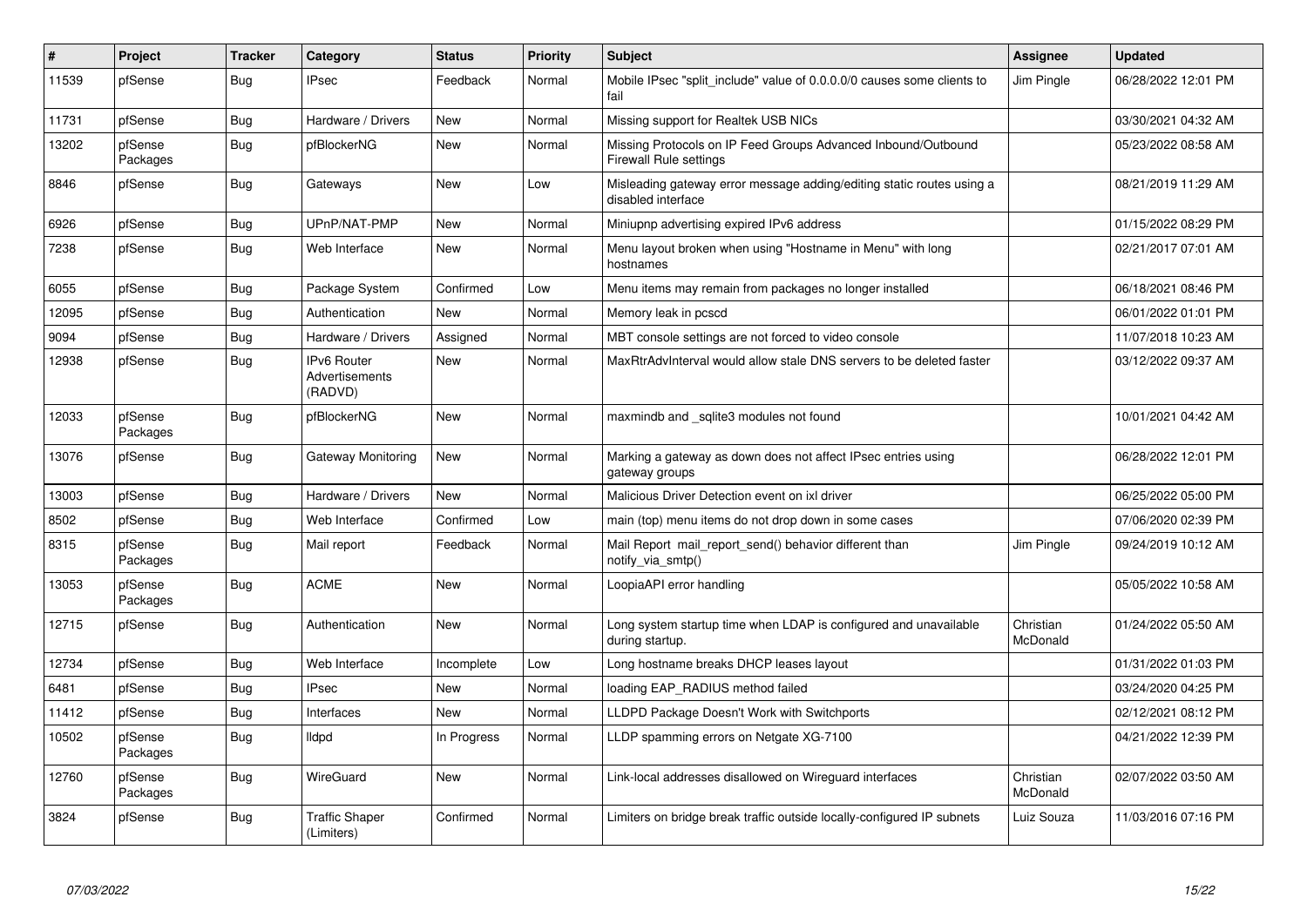| #     | Project             | <b>Tracker</b> | Category                            | <b>Status</b>                 | Priority | Subject                                                                                                                                                                       | Assignee             | <b>Updated</b>      |
|-------|---------------------|----------------|-------------------------------------|-------------------------------|----------|-------------------------------------------------------------------------------------------------------------------------------------------------------------------------------|----------------------|---------------------|
| 1848  | pfSense             | Bug            | <b>Traffic Shaper</b><br>(Limiters) | Confirmed                     | Normal   | Limiters after policy routing has taken place do not behave correctly                                                                                                         |                      | 10/25/2014 09:18 PM |
| 7389  | pfSense             | Bug            | <b>Traffic Shaper</b><br>(Limiters) | In Progress                   | Normal   | Limiter does not work with transparent proxy                                                                                                                                  | Luiz Souza           | 02/01/2021 03:31 PM |
| 8072  | pfSense             | <b>Bug</b>     | <b>Traffic Shaper</b><br>(Limiters) | New                           | Normal   | Limiter / Queue mask issues?                                                                                                                                                  | Ivor Kreso           | 11/08/2017 07:56 PM |
| 12084 | pfSense<br>Packages | <b>Bug</b>     | <b>FRR</b>                          | <b>New</b>                    | Normal   | libfrr.so.0 error on SG-1100                                                                                                                                                  |                      | 06/26/2021 08:22 AM |
| 12283 | pfSense             | Bug            | Authentication                      | New                           | Normal   | LDAP/RADIUS authentication servers configuration does not allow<br>source IP address to be specified                                                                          |                      | 08/20/2021 01:15 AM |
| 12726 | pfSense             | <b>Bug</b>     | Authentication                      | New                           | Normal   | LDAP select container button auto populate                                                                                                                                    |                      | 01/25/2022 01:48 PM |
| 13093 | pfSense             | Bug            | Authentication                      | In Progress                   | Normal   | LDAP authentication fails with extended query and RFC2307 group<br>lookups enabled                                                                                            | Chris Linstruth      | 06/28/2022 06:09 PM |
| 11509 | pfSense<br>Packages | Bug            | <b>LCDProc</b>                      | <b>New</b>                    | Low      | LCD package - not starting at boot - stop and start in Status Window not<br>possible                                                                                          |                      | 02/23/2021 10:55 AM |
| 10892 | pfSense             | <b>Bug</b>     | Rules / NAT                         | New                           | Low      | Large number of VLAN/LANs make floating rules are to read                                                                                                                     | <b>Jared Dillard</b> | 02/01/2021 03:29 PM |
| 10271 | pfSense             | <b>Bug</b>     | Web Interface                       | <b>New</b>                    | Normal   | Large number of VLAN/LANs make "Interfaces" menu hard to access                                                                                                               |                      | 02/20/2020 04:46 AM |
| 3962  | pfSense<br>Packages | <b>Bug</b>     | ladvd                               | Confirmed                     | Normal   | LADVD interface handling issues with lagg and bridge                                                                                                                          |                      | 12/05/2016 01:59 PM |
| 11877 | pfSense             | Bug            | Web Interface                       | <b>Pull Request</b><br>Review | Very Low | Labels and description dissapear in firewall schedule edit.php                                                                                                                | Viktor Gurov         | 06/28/2022 12:01 PM |
| 11761 | pfSense             | <b>Bug</b>     | L <sub>2</sub> TP                   | New                           | Normal   | L2TP/IPsec VPN : PPP LCP negotiation occurs before user<br>authentication                                                                                                     |                      | 03/31/2021 04:52 AM |
| 1667  | pfSense             | <b>Bug</b>     | L <sub>2</sub> TP                   | New                           | Normal   | L2TP server does not respond properly from a CARP VIP                                                                                                                         |                      | 12/11/2021 07:43 PM |
| 11556 | pfSense             | Bug            | Rules / NAT                         | New                           | Normal   | Kill all states associated with a NAT address                                                                                                                                 |                      | 03/19/2021 10:29 AM |
| 10544 | pfSense             | <b>Bug</b>     | User Manager /<br>Privileges        | New                           | Normal   | It's not possible to add a user to group operator using the gui                                                                                                               |                      | 04/21/2022 12:39 PM |
| 8401  | pfSense             | Bug            | Installer                           | New                           | Normal   | Issues related to keys representing alphabetic characters specific to<br>Scandinavian languages and to some other keys.                                                       |                      | 03/30/2018 11:06 AM |
| 11848 | pfSense<br>Packages | Bug            | Squid                               | <b>New</b>                    | Normal   | Issue with squid cache download speed                                                                                                                                         |                      | 04/23/2021 09:30 PM |
| 7040  | pfSense             | <b>Bug</b>     | Interfaces                          | <b>New</b>                    | Normal   | Issue when disabling an interface                                                                                                                                             |                      | 12/26/2016 02:56 AM |
| 7788  | pfSense             | <b>Bug</b>     | Dashboard                           | New                           | Low      | Irregular updating of widgets like cpu/uptime on system widget.                                                                                                               |                      | 08/21/2019 09:03 AM |
| 9136  | pfSense             | <b>Bug</b>     | DHCP (IPv6)                         | New                           | High     | IPv6 Tracking Interfaces Lose IPv6 Address in Certain Cases                                                                                                                   |                      | 04/21/2022 12:39 PM |
| 8158  | pfSense             | Bug            | Interfaces                          | New                           | High     | IPv6 Track Interface issue with more than one WAN-Gateway and a<br>number of internal interfaces at least track interface from one interface<br>does not work on regular base |                      | 12/03/2017 09:00 AM |
| 11693 | pfSense<br>Packages | Bug            | <b>FRR</b>                          | Feedback                      | Normal   | IPv6 static routing fails                                                                                                                                                     | Viktor Gurov         | 04/26/2022 08:50 AM |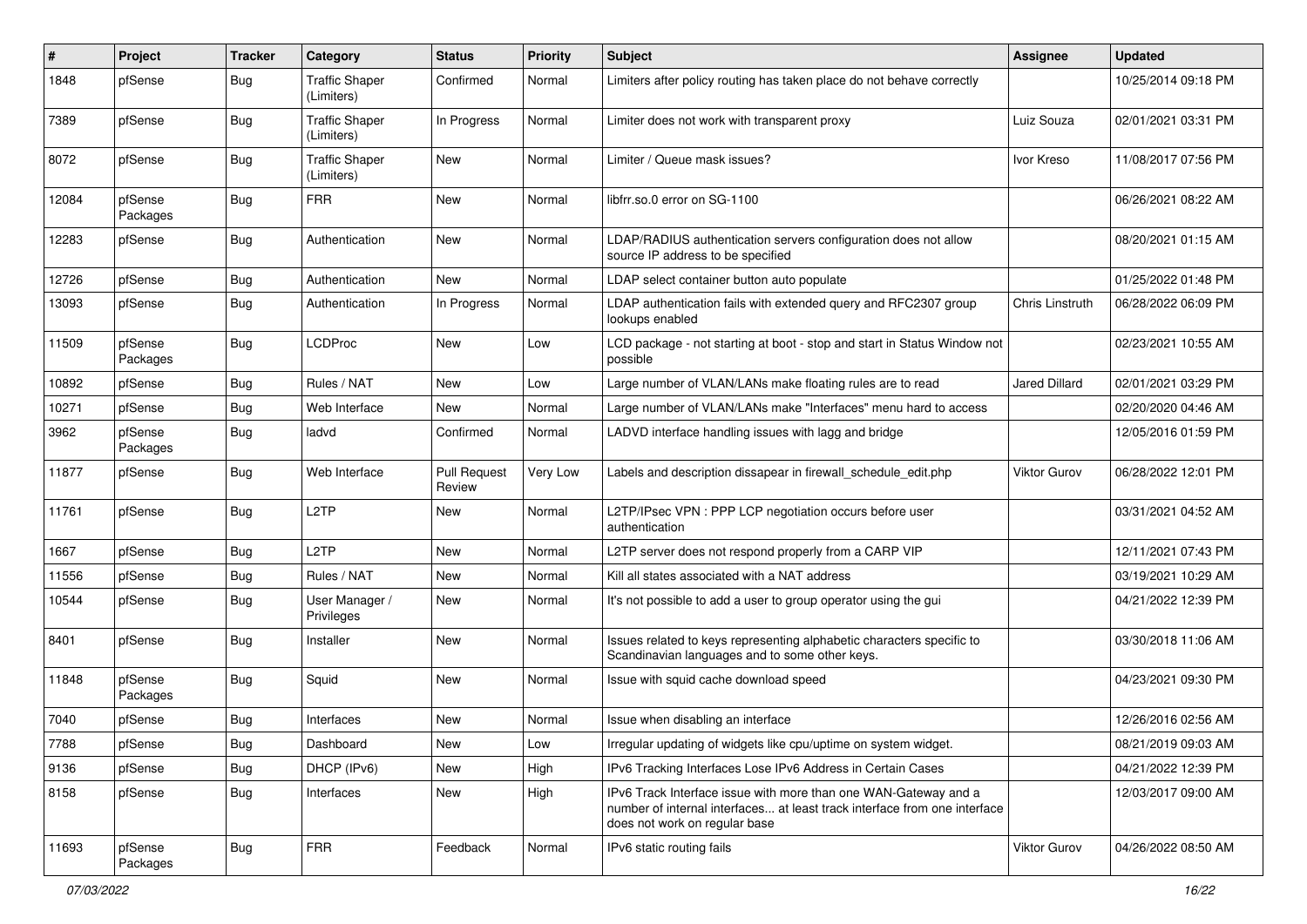| #     | Project             | <b>Tracker</b> | Category                                 | <b>Status</b> | <b>Priority</b> | <b>Subject</b>                                                                                        | <b>Assignee</b>        | <b>Updated</b>      |
|-------|---------------------|----------------|------------------------------------------|---------------|-----------------|-------------------------------------------------------------------------------------------------------|------------------------|---------------------|
| 6541  | pfSense             | <b>Bug</b>     | IPv6 Router<br>Advertisements<br>(RADVD) | New           | Normal          | IPv6 RAs always include on-link prefix; clients may not use DHCPv6<br>managed addresses               |                        | 08/13/2019 03:23 PM |
| 9295  | pfSense             | <b>Bug</b>     | PPPoE Server                             | <b>New</b>    | Very High       | IPv6 PD does not work with PPPOE (Server & Client)                                                    |                        | 05/15/2022 10:53 AM |
| 3326  | pfSense             | <b>Bug</b>     | <b>PPP</b> Interfaces                    | <b>New</b>    | Normal          | IPv6 only PPPoE connection                                                                            |                        | 11/18/2013 09:37 AM |
| 6011  | pfSense             | <b>Bug</b>     | Web Interface                            | Confirmed     | Low             | IPv6 link local fails HTTP REFERER check                                                              |                        | 09/04/2016 09:57 AM |
| 12421 | pfSense             | <b>Bug</b>     | Rules / NAT                              | New           | Normal          | IPV6 limiter bug                                                                                      |                        | 10/02/2021 08:44 AM |
| 9837  | pfSense             | Bug            | Interfaces                               | <b>New</b>    | Very Low        | ipv6 is not completely disabled on the interfaces                                                     |                        | 10/24/2019 01:16 AM |
| 7303  | pfSense             | <b>Bug</b>     | IPv6 Router<br>Advertisements<br>(RADVD) | New           | Normal          | ipv6 connectivity lost on pfSense reboot                                                              |                        | 08/20/2019 12:23 PM |
| 9650  | pfSense             | <b>Bug</b>     | Gateways                                 | New           | Normal          | IPv6 connection drops (ir-)regular on Kabelvodafone (German cable<br>ISP)                             |                        | 07/27/2019 07:14 AM |
| 6289  | pfSense             | Bug            | Interfaces                               | New           | Normal          | IPv6 address not given to track6 interfaces on create                                                 |                        | 12/30/2021 04:17 AM |
| 12822 | pfSense<br>Packages | <b>Bug</b>     | pfBlockerNG                              | New           | Normal          | IPv4 Source ASN format not working                                                                    |                        | 02/18/2022 10:47 AM |
| 8686  | pfSense             | Bug            | <b>IPsec</b>                             | New           | Normal          | IPsec VTI: Assigned interface firewall rules are never parsed                                         |                        | 02/10/2021 12:15 PM |
| 6668  | pfSense             | <b>Bug</b>     | <b>IPsec</b>                             | Feedback      | Normal          | IPSec tunnel + L2TP/IPSec VPN - wrong PSK chosen by pfSense                                           |                        | 09/21/2019 02:07 AM |
| 7420  | pfSense             | <b>Bug</b>     | <b>IPsec</b>                             | New           | Normal          | ipsec status freezing                                                                                 |                        | 02/13/2020 09:09 AM |
| 9349  | pfSense             | <b>Bug</b>     | <b>IPsec</b>                             | Confirmed     | Normal          | IPSec service start/stop/restart fails after settings change                                          | Markus<br>Stockhausen  | 10/30/2020 01:33 PM |
| 8013  | pfSense             | Bug            | <b>IPsec</b>                             | New           | Normal          | IPsec MSS clamping value shared for IPv4 and IPv6                                                     | Luiz Souza             | 10/28/2021 01:37 PM |
| 12762 | pfSense             | <b>Bug</b>     | <b>IPsec</b>                             | New           | Normal          | IPsec keep alive check ignores Child SA Start Action                                                  | <b>Viktor Gurov</b>    | 02/07/2022 11:21 AM |
| 6167  | pfSense             | Bug            | <b>IPsec</b>                             | Confirmed     | Normal          | IPsec IPComp not working                                                                              | George<br>Neville-Neil | 09/22/2020 06:07 PM |
| 12335 | pfSense             | Bug            | <b>IPsec</b>                             | New           | Normal          | IPsec DNS inefficiency                                                                                | Jim Pingle             | 06/28/2022 12:01 PM |
| 6370  | pfSense             | <b>Bug</b>     | <b>IPsec</b>                             | Confirmed     | Normal          | IPSEC bound to WAN gateway group and Dynamic DNS doesn't to fail<br>back tunnel to WAN on DDNS update |                        | 08/31/2021 07:38 AM |
| 8964  | pfSense             | Bug            | <b>IPsec</b>                             | New           | High            | IPsec async cryptography advanced setting - TCP traffic not passing<br>through                        | Luiz Souza             | 12/08/2020 12:09 PM |
| 13000 | pfSense             | Bug            | <b>IPsec</b>                             | New           | Low             | IPsec AES-GCM encryption algorithm "Key Length" field should be<br>labeled "ICV Length"               |                        | 03/30/2022 07:40 AM |
| 13320 | pfSense Plus        | <b>Bug</b>     | Gateways                                 | New           | Normal          | IP aliases with a CARP VIP parent are not available as VIP choices for<br>gateway groups              |                        | 06/29/2022 02:03 PM |
| 8815  | pfSense             | Bug            | Interfaces                               | New           | Normal          | IP addresses are removed from interfaces when link is lost and either<br>IPv4 or IPv6 is dynamic      | Luiz Souza             | 07/21/2021 07:49 AM |
| 4474  | pfSense             | <b>Bug</b>     | Package System                           | Confirmed     | Normal          | IP address change triggers reload of all packages                                                     |                        | 02/13/2017 07:21 AM |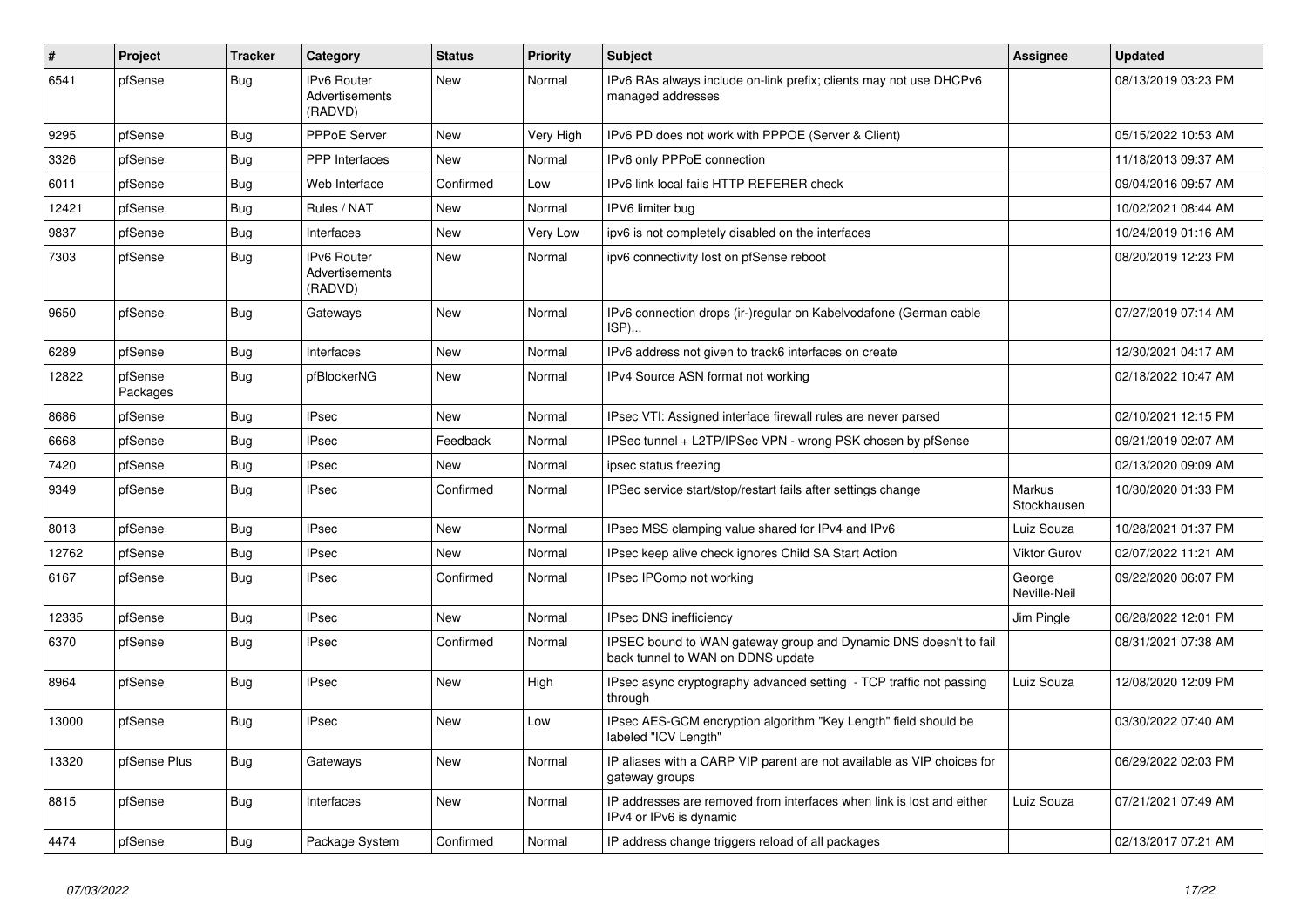| $\vert$ # | <b>Project</b>      | <b>Tracker</b> | Category                        | <b>Status</b>                 | <b>Priority</b> | <b>Subject</b>                                                                                          | <b>Assignee</b>     | <b>Updated</b>      |
|-----------|---------------------|----------------|---------------------------------|-------------------------------|-----------------|---------------------------------------------------------------------------------------------------------|---------------------|---------------------|
| 11343     | pfSense<br>Packages | Bug            | <b>BIND</b>                     | Feedback                      | Low             | Invalid link to pfSense-pkg-bind changelog                                                              | Viktor Gurov        | 04/05/2022 08:12 AM |
| 7857      | pfSense             | Bug            | Dashboard                       | <b>New</b>                    | Very Low        | Interfaces Widget U/I fails to wrap IPV6 addresses when the string is<br>too wide for the widget        |                     | 08/13/2019 09:15 AM |
| 11091     | pfSense             | Bug            | Interfaces                      | <b>New</b>                    | Normal          | Interfaces set as disabled in the configuration have an UP status in the<br>operating system at boot    | <b>Viktor Gurov</b> | 06/28/2022 12:01 PM |
| 3411      | pfSense             | Bug            | Dashboard                       | New                           | Low             | Interfaces and statistics dashboard widgets very slow with large<br>numbers of interfaces               |                     | 01/24/2014 02:09 AM |
| 7113      | pfSense             | Bug            | Dashboard                       | <b>New</b>                    | Normal          | Interface name in Traffic Graphs                                                                        |                     | 12/31/2021 05:40 PM |
| 8882      | pfSense             | <b>Bug</b>     | Interfaces                      | Incomplete                    | Normal          | Interface assignments lost on reboot                                                                    |                     | 02/17/2022 02:24 PM |
| 10577     | pfSense             | Bug            | Hardware / Drivers              | Feedback                      | Normal          | intel x553 (c3000 chipset) loading x520 driver                                                          |                     | 05/28/2020 03:59 AM |
| 4740      | pfSense             | <b>Bug</b>     | Wireless                        | <b>New</b>                    | Normal          | Intel wireless kernel panic in infrastructure mode with WPA                                             |                     | 11/13/2020 08:38 AM |
| 12259     | pfSense             | Bug            | <b>Operating System</b>         | New                           | Normal          | Intel em NICs Suffering Performance Degradation on FreeBSD12                                            |                     | 02/25/2022 09:28 PM |
| 12607     | pfSense Plus        | <b>Bug</b>     | Hardware / Drivers              | New                           | High            | Instability with Snort Inline with AWS Instances                                                        |                     | 07/02/2022 09:05 PM |
| 11777     | pfSense<br>Packages | <b>Bug</b>     | <b>Unbound</b>                  | <b>New</b>                    | Very Low        | Input validation prevents DNS Resolver from being disabled                                              |                     | 04/05/2021 05:51 PM |
| 13158     | pfSense             | Bug            | Web Interface                   | New                           | Normal          | Input validation error when applying limiter changes                                                    |                     | 05/14/2022 05:32 PM |
| 11174     | pfSense             | <b>Bug</b>     | <b>Traffic Shaper</b><br>(ALTQ) | Feedback                      | Normal          | Incorrect traffic shaping on pppoe interface                                                            |                     | 12/21/2020 11:21 PM |
| 8179      | pfSense             | <b>Bug</b>     | DHCP (IPv4)                     | Feedback                      | Normal          | Incorrect reverse DNS zone in DHCP server config for non-octet-aligned   Renato Botelho<br>subnet mask  |                     | 02/09/2022 11:17 PM |
| 11404     | pfSense<br>Packages | <b>Bug</b>     | <b>FRR</b>                      | Feedback                      | Normal          | Incorrect prefix/access lists migration on update                                                       | <b>Viktor Gurov</b> | 02/18/2021 09:49 AM |
| 11717     | pfSense             | <b>Bug</b>     | Rules / NAT                     | New                           | Normal          | Incorrect port forwarding rules if Destination port alias is not equal to<br>Redirect target port alias |                     | 03/22/2021 06:06 AM |
| 5413      | pfSense             | Bug            | <b>DNS Resolver</b>             | Confirmed                     | High            | Incorrect Handling of Unbound Resolver [service restarts, cache loss,<br>DNS service interruption]      |                     | 06/19/2022 11:11 PM |
| 13295     | pfSense             | <b>Bug</b>     | Gateway Monitoring              | <b>Pull Request</b><br>Review | Normal          | Incorrect function parameters for "get_dpinger_status()" call in<br>`qwlb.inc``                         |                     | 06/28/2022 12:01 PM |
| 8500      | pfSense             | Bug            | <b>Dynamic DNS</b>              | <b>New</b>                    | Low             | Incorrect categorization of status/info messages from phpDynDNS                                         |                     | 08/16/2019 12:50 PM |
| 7402      | pfSense             | <b>Bug</b>     | Web Interface                   | New                           | Normal          | Inconsistent use of htmlentities validation checks                                                      |                     | 03/21/2017 08:58 AM |
| 10952     | pfSense             | Bug            | Rules / NAT                     | New                           | Low             | Inconsistency in Subnet Defaults Between Firewall Rules and Interface<br><b>Address Assignments</b>     |                     | 10/09/2020 12:50 PM |
| 9035      | pfSense             | Bug            | Rules / NAT                     | <b>New</b>                    | Normal          | Inactive Interfaces are Hidden in Firewall Rules                                                        |                     | 08/14/2019 12:39 PM |
| 5091      | pfSense             | <b>Bug</b>     | Rules / NAT                     | Confirmed                     | Very Low        | In rule creation destination ports fields (from and to) are too small to<br>read ports aliases names    |                     | 01/07/2020 07:48 AM |
| 11730     | pfSense             | <b>Bug</b>     | Web Interface                   | <b>New</b>                    | Normal          | Improve visibility of option selections in dark themes                                                  |                     | 03/25/2021 09:38 PM |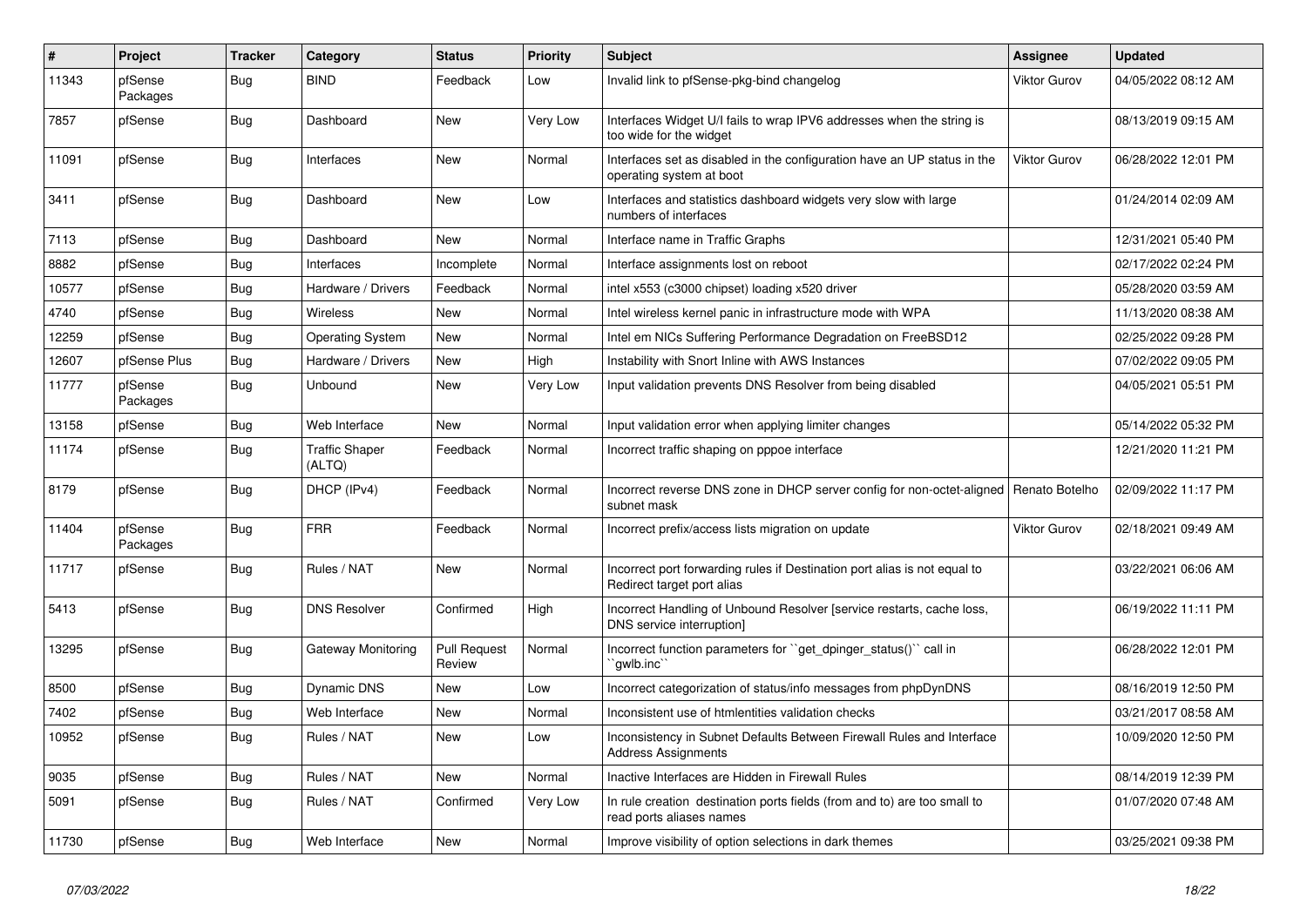| $\vert$ # | Project             | <b>Tracker</b> | Category                        | <b>Status</b>                 | <b>Priority</b> | <b>Subject</b>                                                                                   | <b>Assignee</b>      | <b>Updated</b>      |
|-----------|---------------------|----------------|---------------------------------|-------------------------------|-----------------|--------------------------------------------------------------------------------------------------|----------------------|---------------------|
| 12751     | pfSense<br>Packages | Bug            | <b>FRR</b>                      | New                           | Normal          | Improve FRR route restoration after gateway events                                               |                      | 02/06/2022 11:07 PM |
| 12875     | pfSense             | <b>Bug</b>     | Package System                  | New                           | Normal          | Import zabbix-agent6 and zabbix-proxy6 from FreeBSD Ports                                        |                      | 05/28/2022 06:50 PM |
| 12079     | pfSense             | <b>Bug</b>     | <b>IGMP Proxy</b>               | New                           | Normal          | IGMPProxy: kernel panic, Sleeping thread owns a non-sleepable lock                               | <b>Mateusz Guzik</b> | 06/28/2022 12:01 PM |
| 8711      | pfSense             | Bug            | <b>IGMP Proxy</b>               | New                           | Normal          | igmpproxy with PPPoE Interfaces                                                                  |                      | 07/28/2018 09:21 AM |
| 9338      | pfSense             | Bug            | <b>IGMP Proxy</b>               | New                           | Normal          | igmpproxy ignoring downstream vlan interface                                                     |                      | 02/22/2019 03:48 AM |
| 3382      | pfSense             | Bug            | <b>IGMP Proxy</b>               | <b>New</b>                    | Normal          | IGMPPROXY fails with more than 32 interfaces                                                     |                      | 07/12/2016 11:01 PM |
| 2335      | pfSense             | <b>Bug</b>     | <b>Operating System</b>         | New                           | Normal          | IGMPProxy and CARP Results in System Instability Upon Reboot                                     |                      | 07/19/2014 10:25 PM |
| 13277     | pfSense             | <b>Bug</b>     | <b>IGMP Proxy</b>               | New                           | Normal          | IGMP Proxy webConfigurator Page Always Produces Error                                            |                      | 06/16/2022 07:50 PM |
| 13276     | pfSense             | Bug            | <b>IGMP Proxy</b>               | New                           | Normal          | IGMP Proxy Error Message for Logging Links to System Log Instead of<br>Routing Log               |                      | 06/16/2022 07:48 PM |
| 10150     | pfSense             | <b>Bug</b>     | <b>IGMP Proxy</b>               | <b>New</b>                    | Normal          | IGMP Proxy does not scale to hundreds of streams                                                 |                      | 01/03/2020 02:56 AM |
| 9486      | pfSense<br>Packages | Bug            | softflowd                       | New                           | Very Low        | ifindex values used for softflowd are incorrect                                                  |                      | 08/14/2019 02:30 PM |
| 6398      | pfSense             | <b>Bug</b>     | Configuration<br>Backend        | <b>New</b>                    | Normal          | If config cannot be loaded due to corruption or bug, it isn't handled<br>gracefully (just stops) |                      | 08/13/2019 01:23 PM |
| 7665      | pfSense             | <b>Bug</b>     | Aliases / Tables                | New                           | Normal          | Host range validation for Aliases is not strict enough                                           |                      | 08/21/2019 11:01 AM |
| 6964      | pfSense<br>Packages | <b>Bug</b>     | Suricata                        | Feedback                      | Normal          | Host OS Policy Assignment broken when using "Import" or "Aliases"<br>buttons                     | Viktor Gurov         | 08/20/2021 07:52 AM |
| 13180     | pfSense<br>Packages | <b>Bug</b>     | pfBlockerNG                     | New                           | High            | High CPU Utilization with pfb_filterLsince PfBlockerNG update to devel<br>3.1.04                 |                      | 06/14/2022 08:00 AM |
| 9079      | pfSense<br>Packages | <b>Bug</b>     | ntop                            | New                           | Normal          | High CPU usage of ntopng even during IDLE and no network traffic                                 |                      | 12/16/2018 02:40 PM |
| 12720     | pfSense             | Bug            | Rules / NAT                     | <b>Pull Request</b><br>Review | Normal          | Hide the "tag" field on non-floating tabs                                                        | <b>Viktor Gurov</b>  | 01/24/2022 03:11 PM |
| 2308      | pfSense             | Bug            | <b>Traffic Shaper</b><br>(ALTQ) | New                           | Normal          | HFSC WebUI doesn't check for "Bandwidth" setting                                                 |                      | 12/04/2012 07:12 PM |
| 5887      | pfSense             | Bug            | Interfaces                      | Confirmed                     | Normal          | hardware offloading applyflags sets/unsets most values when already<br>set correctly             |                      | 07/06/2016 03:31 PM |
| 8438      | pfSense<br>Packages | Bug            | haproxy                         | <b>New</b>                    | High            | haproxy: can't use ACL for cert with http-response actions                                       |                      | 05/24/2018 01:12 PM |
| 11491     | pfSense<br>Packages | <b>Bug</b>     | haproxy                         | Feedback                      | Normal          | haproxy-devel v0.62 2 - startup error 'httpchk'                                                  | Viktor Gurov         | 06/22/2021 08:46 AM |
| 13098     | pfSense<br>Packages | Bug            | haproxy                         | Feedback                      | Low             | HAProxy Virtual IP broken link under Frontend setup                                              |                      | 04/27/2022 08:35 AM |
| 6784      | pfSense<br>Packages | Bug            | haproxy                         | New                           | Normal          | HAProxy version .48 will not use URL Table Alias for front end listener                          |                      | 02/18/2019 05:32 PM |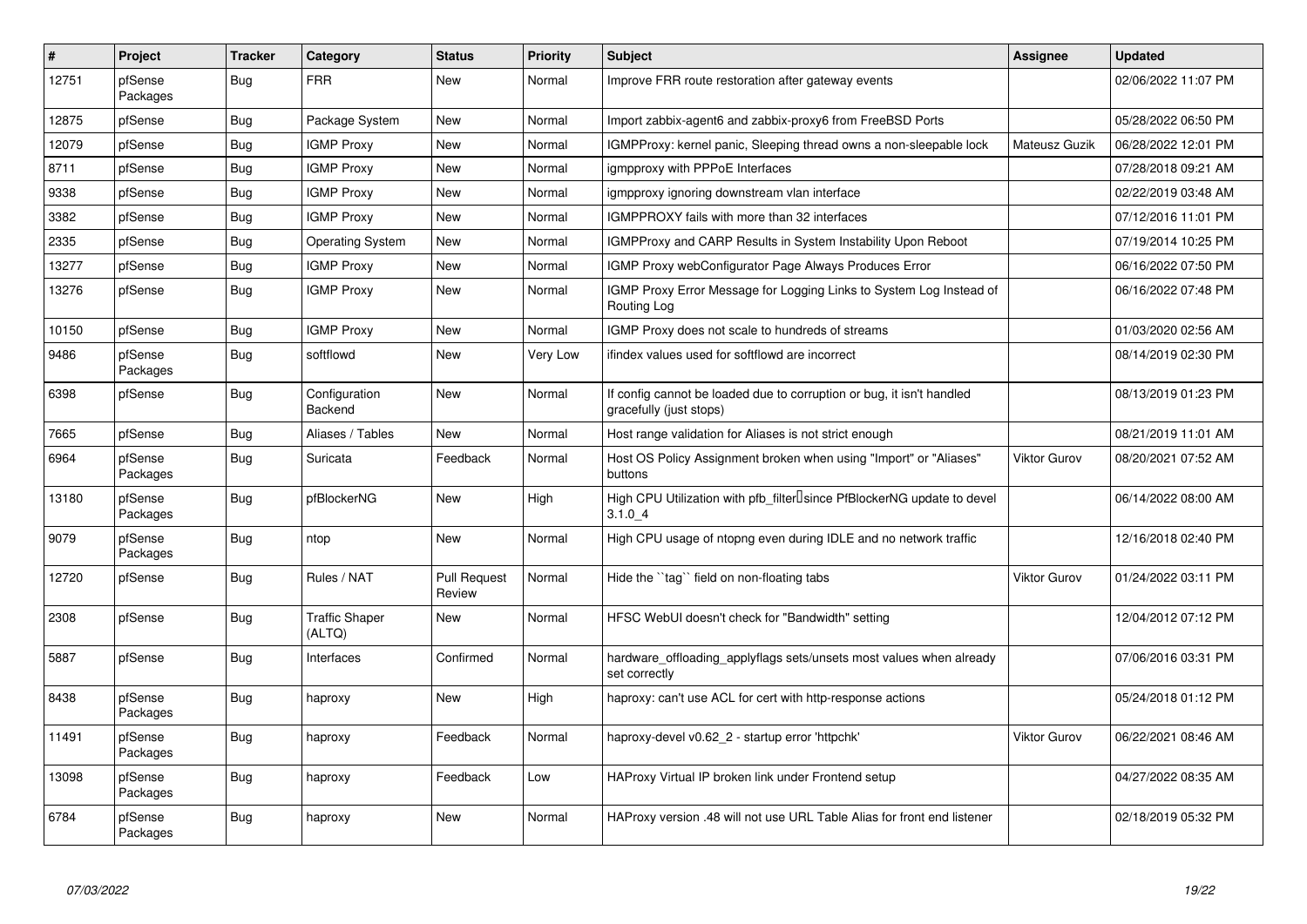| $\pmb{\#}$ | Project             | <b>Tracker</b> | Category                 | <b>Status</b>                 | <b>Priority</b> | <b>Subject</b>                                                                                     | <b>Assignee</b>     | <b>Updated</b>      |
|------------|---------------------|----------------|--------------------------|-------------------------------|-----------------|----------------------------------------------------------------------------------------------------|---------------------|---------------------|
| 8902       | pfSense<br>Packages | <b>Bug</b>     | haproxy                  | New                           | Normal          | HAproxy package not use custom DNS for lookup on apply new config                                  |                     | 09/16/2018 08:16 AM |
| 11135      | pfSense<br>Packages | Bug            | haproxy                  | Feedback                      | High            | HAproxy OCSP reponse crontab bug                                                                   | <b>Viktor Gurov</b> | 09/10/2021 11:51 AM |
| 7462       | pfSense<br>Packages | <b>Bug</b>     | haproxy                  | <b>New</b>                    | Normal          | HAproxy not rebinding properly after WAN DHCP IP change                                            |                     | 01/11/2018 09:15 AM |
| 9247       | pfSense<br>Packages | Bug            | haproxy                  | New                           | Low             | HAProxy multiple server selection on stats pages doesn't work                                      |                     | 01/02/2019 04:44 PM |
| 9261       | pfSense<br>Packages | <b>Bug</b>     | haproxy                  | <b>New</b>                    | Normal          | haproxy GUI failure                                                                                |                     | 01/08/2019 12:41 PM |
| 11756      | pfSense<br>Packages | <b>Bug</b>     | haproxy                  | Feedback                      | Normal          | HaProxy does not transfer backend states during reload                                             | Viktor Gurov        | 07/14/2021 01:21 PM |
| 9500       | pfSense<br>Packages | Bug            | haproxy                  | New                           | Normal          | HAproxy does not delete non-applicable action config                                               |                     | 01/18/2022 06:28 AM |
| 11000      | pfSense<br>Packages | Bug            | haproxy                  | New                           | Very Low        | haproxy deprecated trick suggested                                                                 |                     | 12/23/2020 02:55 PM |
| 12249      | pfSense             | Bug            | Backup / Restore         | New                           | Normal          | HAProxy causing failed ACB backups                                                                 |                     | 11/15/2021 11:58 PM |
| 13332      | pfSense Plus        | Bug            | Build / Release          | New                           | Normal          | HAProxy Broken after v22.05 and HAProxy v0.61 3                                                    |                     | 07/02/2022 11:34 PM |
| 7039       | pfSense<br>Packages | Bug            | haproxy                  | Feedback                      | Normal          | HAProxy backend configuration does not handle intermediate CAs<br>properly                         |                     | 04/21/2022 12:40 PM |
| 11036      | pfSense<br>Packages | <b>Bug</b>     | haproxy                  | New                           | Normal          | <b>HAproxy ACL</b>                                                                                 |                     | 02/11/2022 11:27 AM |
| 13022      | pfSense<br>Packages | Bug            | haproxy                  | Feedback                      | Normal          | HAProxy - Sub Frontends ignore Client verification CA certificates                                 |                     | 04/06/2022 12:55 PM |
| 11937      | pfSense<br>Packages | Bug            | haproxy                  | Feedback                      | Normal          | HAproxy "Use Client-IP" option breaks Captive Portal                                               | Viktor Gurov        | 06/22/2021 08:48 AM |
| 6861       | pfSense<br>Packages | Bug            | haproxy                  | <b>New</b>                    | Normal          | Ha-Proxy duplicated backend used in place of original backend                                      |                     | 02/18/2019 05:30 PM |
| 11666      | pfSense             | Bug            | Logging                  | <b>New</b>                    | Normal          | GUI Firewall log search not parsing filter.log beyond hard coded limit                             |                     | 03/12/2021 11:38 AM |
| 12483      | pfSense             | Bug            | Configuration<br>Backend | New                           | Normal          | GUI creates inconsistent config.xml                                                                |                     | 10/23/2021 06:48 AM |
| 12225      | pfSense             | Bug            | Authentication           | <b>Pull Request</b><br>Review | Normal          | Group membership field is not needed for remote groups                                             | <b>Viktor Gurov</b> | 06/28/2022 12:01 PM |
| 11992      | pfSense             | <b>Bug</b>     | Virtual IP Addresses     | Confirmed                     | High            | GRE Tunnel - Does not work with a virtual IP as endpoint                                           |                     | 06/04/2021 01:16 AM |
| 11626      | pfSense Plus        | <b>Bug</b>     | Authentication           | New                           | Normal          | Google LDAP connection failed due to lack of SNI for TLS 1.3                                       | Luiz Souza          | 06/27/2022 07:23 AM |
| 13218      | pfSense             | <b>Bug</b>     | Interfaces               | <b>Pull Request</b><br>Review | Normal          | GIF-based interface MTU is assigned to parent interface on boot when<br>parent interface is a LAGG | Viktor Gurov        | 06/28/2022 12:01 PM |
| 11872      | pfSense             | Bug            | Interfaces               | New                           | Normal          | gif interfaces reporting incorrect traffic counters                                                |                     | 12/30/2021 04:00 AM |
| 7821       | pfSense             | <b>Bug</b>     | DHCP (IPv6)              | New                           | Normal          | GIF does not support broadcast                                                                     |                     | 08/29/2017 10:50 AM |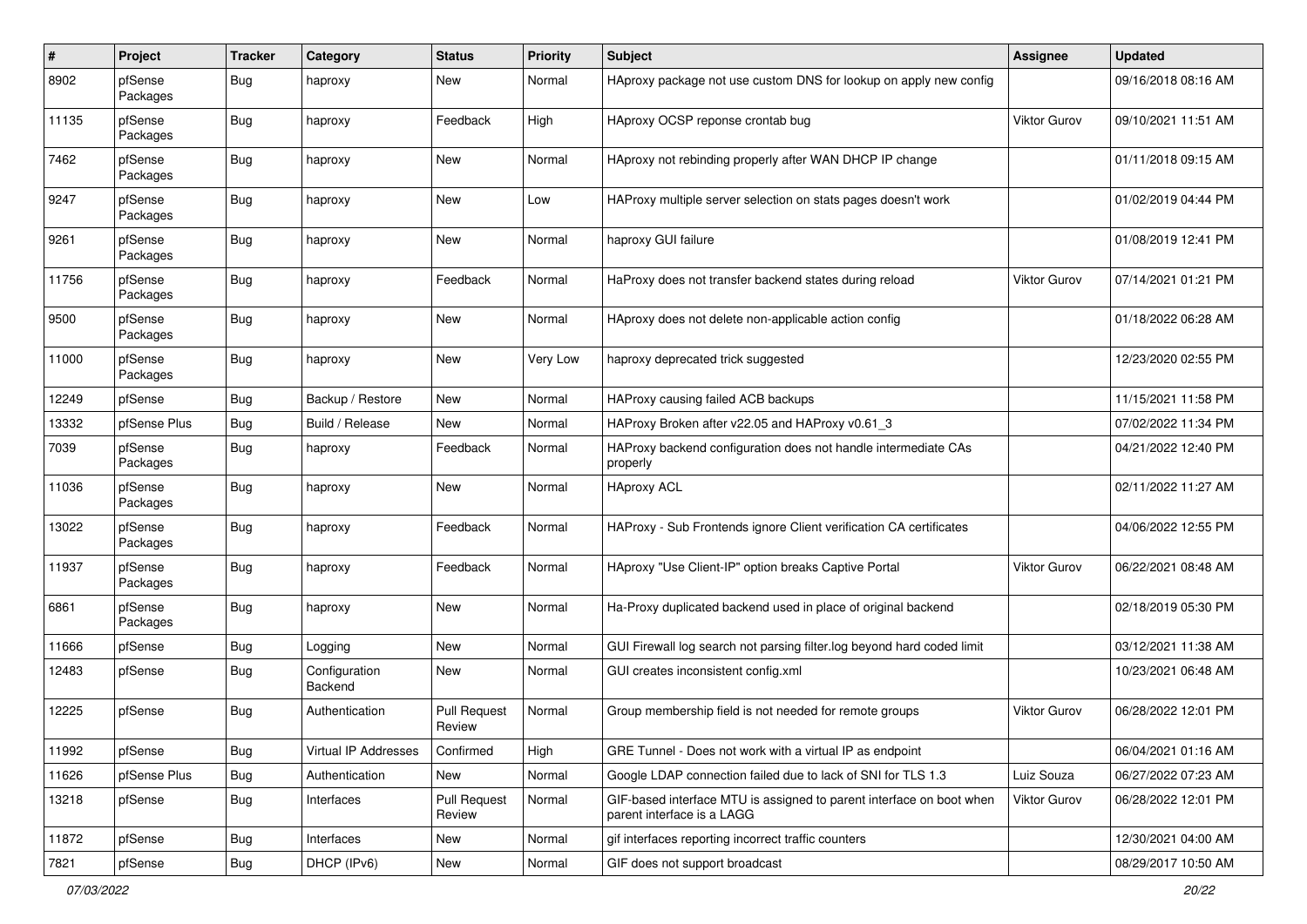| $\vert$ # | Project             | <b>Tracker</b> | Category           | <b>Status</b>                 | <b>Priority</b> | <b>Subject</b>                                                                 | <b>Assignee</b>     | <b>Updated</b>      |
|-----------|---------------------|----------------|--------------------|-------------------------------|-----------------|--------------------------------------------------------------------------------|---------------------|---------------------|
| 7289      | pfSense             | <b>Bug</b>     | Certificates       | New                           | Low             | Generating 4096bit Certificate                                                 |                     | 08/14/2019 09:56 AM |
| 8343      | pfSense             | Bug            | Gateways           | New                           | Normal          | Gateway Routes (Default Routes) not removed in Kernel when removed<br>from GUI |                     | 05/14/2020 01:22 AM |
| 3312      | pfSense             | Bug            | <b>IPsec</b>       | <b>New</b>                    | Normal          | Gateway on IPsec rules is not functional in pf                                 |                     | 01/28/2020 10:09 PM |
| 11960     | pfSense             | <b>Bug</b>     | Gateway Monitoring | Feedback                      | Normal          | Gateway Monitoring Traffic Goes Out Default Gateway                            |                     | 12/20/2021 05:43 AM |
| 3132      | pfSense             | <b>Bug</b>     | Gateway Monitoring | In Progress                   | Normal          | Gateway events for IPv6 affect IPv4 services and vice versa                    | <b>Viktor Gurov</b> | 06/28/2022 12:01 PM |
| 12920     | pfSense             | Bug            | Gateway Monitoring | Pull Request<br>Review        | Normal          | Gateway behavior differs when the gateway does not exist in config.xml         | <b>Viktor Gurov</b> | 06/28/2022 12:01 PM |
| 11345     | pfSense<br>Packages | Bug            | <b>FRR</b>         | Feedback                      | Normal          | FRR-OSPF - No "prefix-list" possible                                           | Jim Pingle          | 02/04/2021 11:03 PM |
| 10294     | pfSense<br>Packages | Bug            | <b>FRR</b>         | <b>New</b>                    | Normal          | FRR Route Counts Incorrect on Status Page                                      | Jim Pingle          | 02/26/2020 11:08 AM |
| 11158     | pfSense<br>Packages | <b>Bug</b>     | <b>FRR</b>         | <b>New</b>                    | High            | <b>FRR Prefix Lists</b>                                                        |                     | 12/30/2020 04:55 PM |
| 11835     | pfSense<br>Packages | <b>Bug</b>     | <b>FRR</b>         | New                           | Normal          | FRR OSPF redistributed connected routes disappearing                           |                     | 04/22/2021 07:11 AM |
| 11961     | pfSense<br>Packages | Bug            | <b>FRR</b>         | Feedback                      | Normal          | FRR OSPF add unwanted area 0 authentication to router ospf                     | Viktor Gurov        | 09/16/2021 10:25 PM |
| 11681     | pfSense<br>Packages | Bug            | <b>FRR</b>         | Feedback                      | Normal          | FRR generates invalid BFD configuration after removing interfaces              | Viktor Gurov        | 07/14/2021 04:40 PM |
| 11477     | pfSense<br>Packages | Bug            | <b>FRR</b>         | Feedback                      | Normal          | FRR does not recognize some BFD options                                        | Viktor Gurov        | 02/26/2021 10:52 PM |
| 11936     | pfSense<br>Packages | Bug            | <b>FRR</b>         | Incomplete                    | High            | FRR does not connect BGP when using password                                   |                     | 05/19/2021 08:12 AM |
| 11377     | pfSense<br>Packages | Bug            | <b>FRR</b>         | <b>Pull Request</b><br>Review | Normal          | <b>FRR</b> deinstall                                                           |                     | 03/10/2021 08:21 AM |
| 11650     | pfSense<br>Packages | Bug            | <b>FRR</b>         | New                           | Very Low        | FRR configuration broken on restore of manually edited FRR config<br>sections  |                     | 03/10/2021 08:50 AM |
| 12951     | pfSense<br>Packages | Bug            | <b>FRR</b>         | Feedback                      | Normal          | FRR cannot remove IPv6 routes                                                  |                     | 03/22/2022 09:24 PM |
| 12965     | pfSense<br>Packages | Bug            | <b>FRR</b>         | <b>Pull Request</b><br>Review | Normal          | FRR BFD peer configuration is handled incorrectly in some cases                | Viktor Gurov        | 03/22/2022 08:04 AM |
| 11841     | pfSense<br>Packages | Bug            | <b>FRR</b>         | <b>New</b>                    | Normal          | FRR access lists default bahavior changed to permit by default                 |                     | 04/22/2021 09:52 AM |
| 10516     | pfSense<br>Packages | <b>Bug</b>     | <b>FRR</b>         | New                           | Normal          | <b>FRR Access list</b>                                                         |                     | 12/06/2020 11:02 PM |
| 11836     | pfSense<br>Packages | Bug            | <b>FRR</b>         | Assigned                      | Normal          | FRR ACCEPTFILTER unstable                                                      | Viktor Gurov        | 02/14/2022 07:20 AM |